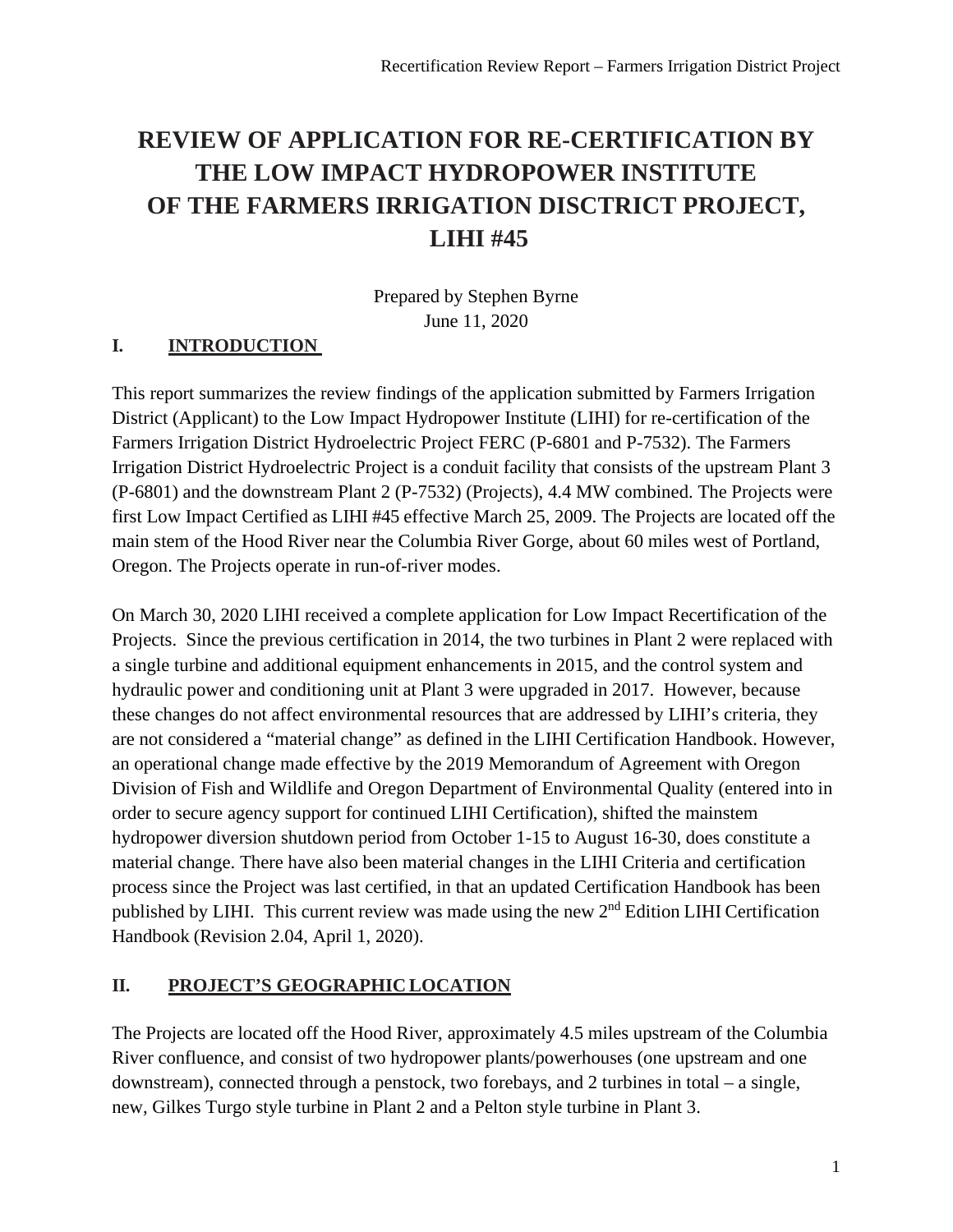The Hood River flows northwest through the Cascade mountain range in north-central Oregon and joins the Columbia River about 60 miles west of Portland. From that confluence, the Columbia River flows approximately 160 miles west to the Pacific Ocean. There are no dams on the Hood River upstream or downstream of the Plant 2 tailrace discharge location. The U.S. Army Corps of Engineer's Bonneville Dam is the only dam on the Columbia River downstream of the Hood River confluence.



# **Figure 1 – Farmers Irrigation District Hydroelectric Project**

### **III. PROJECT AND IMMEDIATE SITECHARACTERISTICS**

Water from Applicant's upper and middle district diversions (on tributaries to the West Fork Hood River and tributaries to the mainstem Hood River) is delivered to Forebay 3. From Forebay 3 water is transported down the penstock to Plant 3. During irrigation season, this water is diverted for irrigation use before reaching Forebay 3 and/or from the penstock, resulting in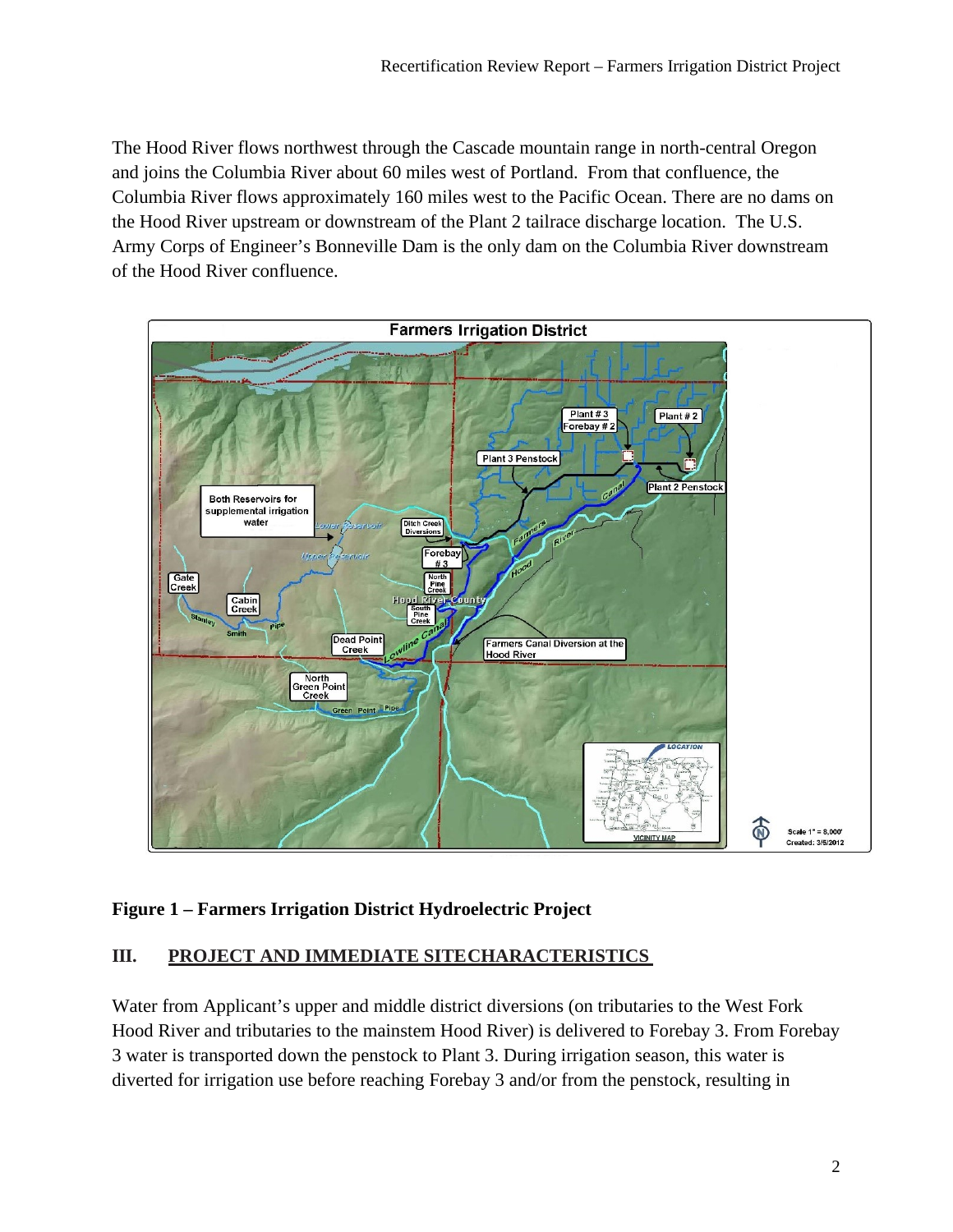decreased flows running through Plant 3 in the spring until plant shut-off (usually in early June) through the end of irrigation season. Water from the Applicant's lower district diversion on the mainstem Hood River is mixed with water through Plant 3 within Forebay 2 and then down the penstock to Plant 2. During irrigation season, much of this water is diverted for irrigation use before reaching Forebay 2, resulting in decreased flows running through Plant 2 from July through September. Water passing through Plant 2 outfalls into the mainstem Hood River at RM 4.5.

The mainstem Hood River diversion was originally constructed in the 1800s for irrigation. The diversion stemwall was rebuilt in 2007 after being destroyed in a debris flow. A new fish screen was installed in March 2019. The diversions at Gate, Cabin, North Green Point, Dead

Point, South Pine, North Pine, and Ditch creeks were all originally built in the late 1800s/early 1900s for irrigation. Improvements in diversion structure and screening technology have occurred over the years. New horizontal fish screens were installed at North Green Point in 2006 and Dead Point in 2009. The irrigation canal was originally built between 1874 and the early 1900s with the primary purpose of irrigation water supply.

Forebay 3 is approximately 0.15 acres and feeds Plant 3. The powerhouse at Plant 3 contains one 1.8 MW Pelton turbine with a hydraulic capacity range of 4 to 36 cubic feet per second (cfs). Forebay 2 is just downstream of Plant 3 and approximately 0.17 acres, and feeds Plant 2. The powerhouse at Plant 2 contains one 2.6 MW Gilkes Turgo turbine with a hydraulic capacity of 12 to

116 cfs. There are no trashracks at the powerhouses, but

horizontal fish screens are used at all diversion points and allow

debris to pass. The Project generates approximately 22,526 MWh annually.

# **IV. ZONES OF EFFECTAND STANDARDS SELECTED**

Three Zones of Effect (ZOE) were designated by the Applicant and were determined to be appropriate. Zone of Effect 1 beginning at Forebay 3 and includes the penstock that conveys water to Plant 3, as well as Plant 3 itself. Zone of Effect 2 begins at Forebay 2, receives discharge water from Plant 3 and includes the penstock that conveys water to Plant 2, as well as Plant 2 itself. Zone of Effect 3 includes the Plant 2 tailrace. The locations of these facilities are shown in Figure 1.



Tailrace from Plant 2



Plant 3 and Forebay 2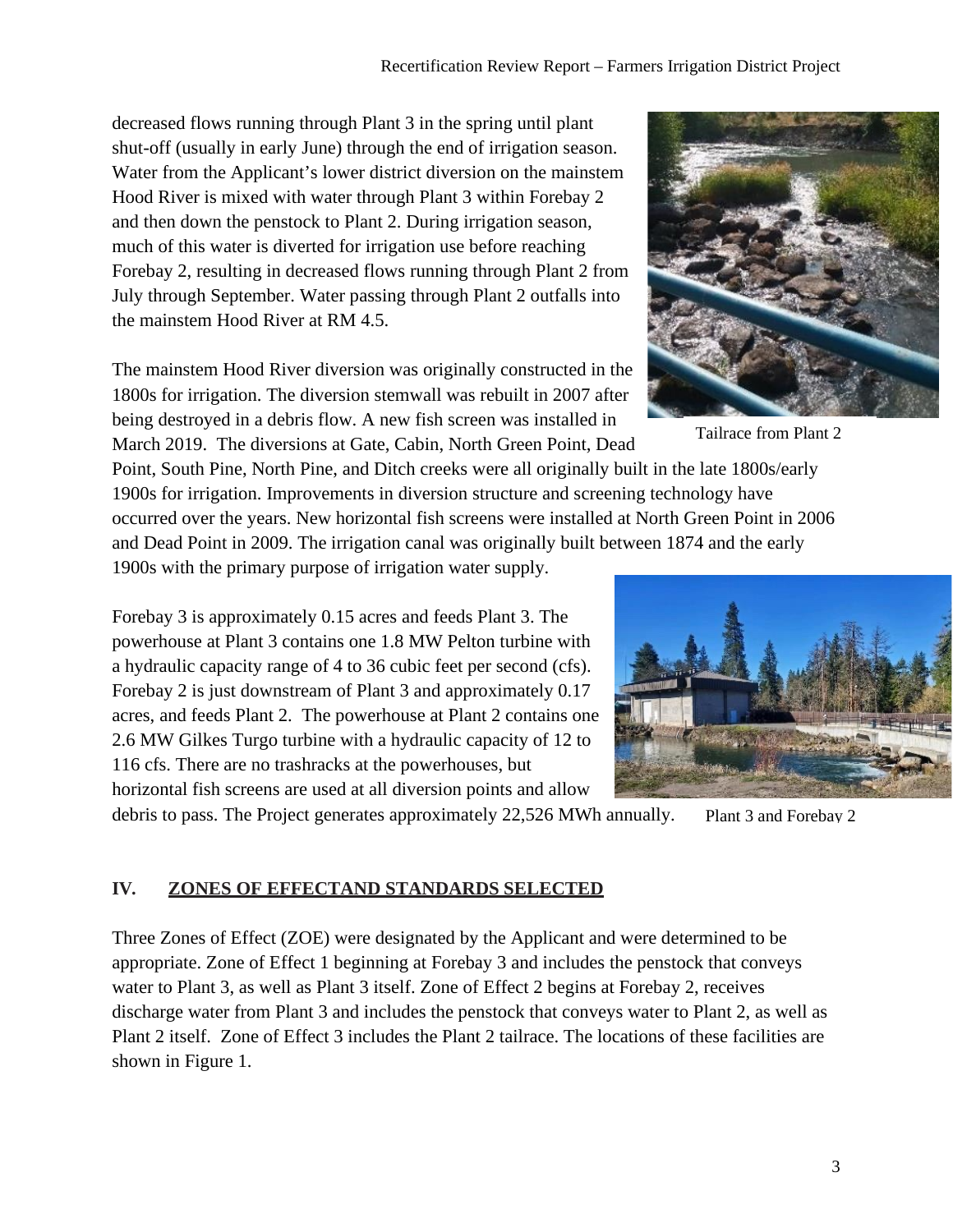Table 1 shows the Standards selected for each criterion for the three ZOEs. Where applicable, reviewer recommendations for alternate standards are shown in **red**.

|                                                               | Zone No., Zone Name, and<br><b>Standard Selected</b><br>(including PLUS if selected) |                                                              | 1: Forebay 3 &<br>penstock | 2: Forebay 2 &<br>penstock | 3: Plant 2 tailrace |
|---------------------------------------------------------------|--------------------------------------------------------------------------------------|--------------------------------------------------------------|----------------------------|----------------------------|---------------------|
|                                                               | $\boldsymbol{A}$                                                                     | <b>Ecological Flows</b>                                      | 1, plus                    | 3, plus                    | 3, plus             |
|                                                               | B                                                                                    | <b>Water Quality</b>                                         | $\mathbf{1}$               | 3                          | 3                   |
|                                                               | $\mathcal{C}$                                                                        | <b>Upstream Fish</b><br>Passage                              | 1, plus                    | 1, plus                    | 2, plus             |
|                                                               | D                                                                                    | <b>Downstream Fish</b><br>Passage                            | 1, plus                    | 1, plus                    | 1, plus             |
| <b>CRITERION</b><br>and<br><b>STANDARD</b><br><b>SELECTED</b> | $\boldsymbol{E}$                                                                     | Shoreline and<br>Watershed<br>Protection                     | 1, plus                    | 1, plus                    | 1, plus             |
|                                                               | F                                                                                    | <b>Threatened and</b><br><b>Endangered</b><br><b>Species</b> | $\mathbf{1}$               | 1                          | 2, 3                |
|                                                               | G                                                                                    | <b>Cultural and</b><br><b>Historic Resources</b>             | $\mathbf{1}$               | $\mathbf{1}$               | $\mathbf{1}$        |
|                                                               | H                                                                                    | Recreational<br><b>Resources</b>                             | $\mathbf{1}$               | $\mathbf{1}$               | $\mathbf{1}$        |

Table 1. Standards Matrix for the Farmers Irrigation District Hydroelectric Projects.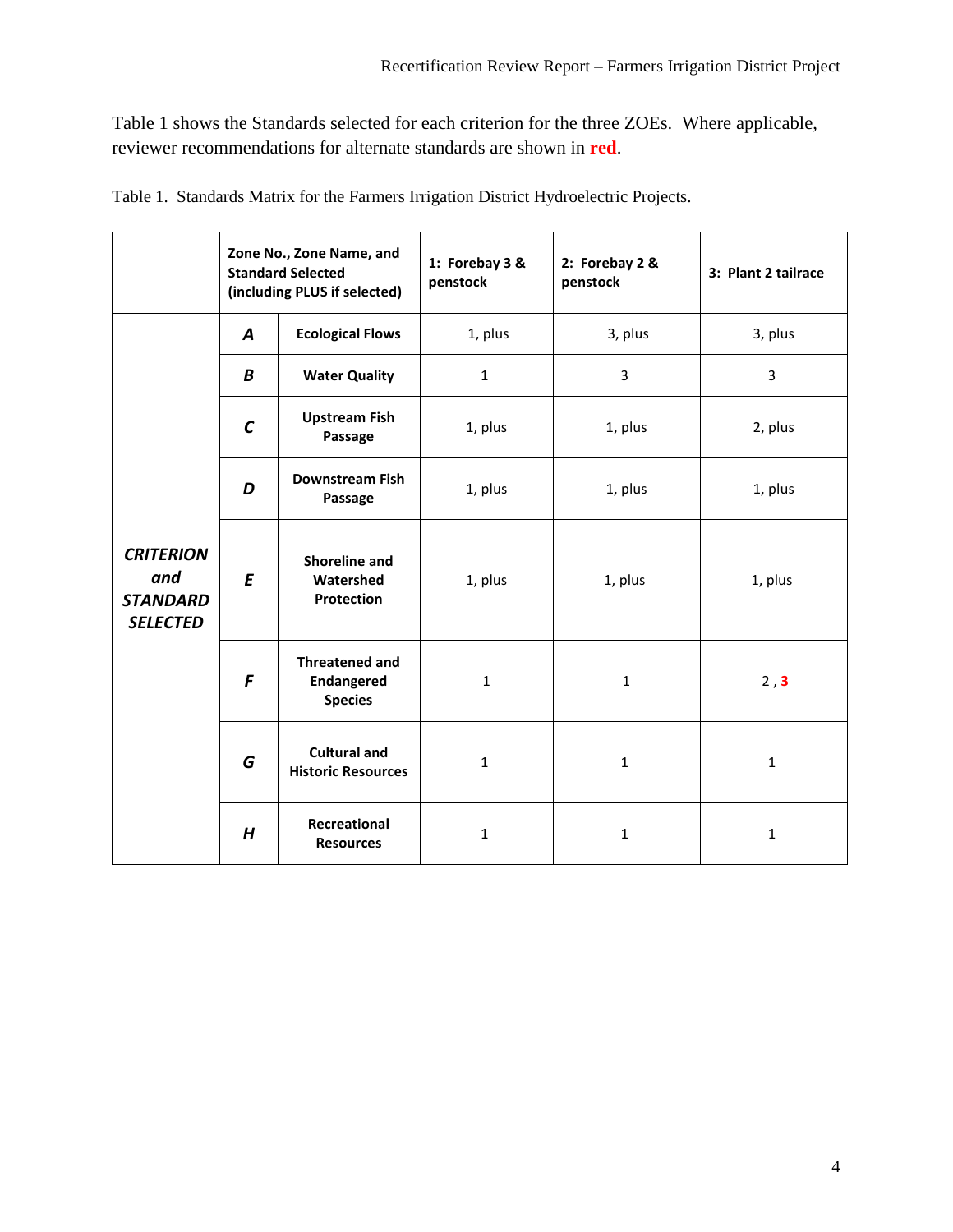# **V. REGULATORY AND COMPLIANCE STATUS**

Both Projects were issued exemption orders from the licensing requirements of part I of the Federal Power Act by FERC in the early1980s (Plant 3 exemption issued February 1, 1983, and Plant 2 exemption issued April 6, 1984). The Applicant is required however, to adhere to the articles listed in the exemption order and any mandatory terms and conditions filed by state and federal resource agencies. Since the last LIHI certification application, Farmers Irrigation District replaced two 30-year-old Francis style turbines with a total maximum nameplate capacity of 3 megawatts with a single Gilkes Turgo style turbine with a maximum nameplate capacity of 2.6 megawatts. While the nameplate capacity is less, the total annual generation for the plant was projected to increase 12.4 percent due to greater operational efficiencies through the entire flow range. The upgrade was made for enhanced operational efficiencies and reliability.

### **VI. PUBLIC COMMENT RECEIVED OR SOLICITED BYLIHI**

The application was posted for public comment on March 31, 2020 and the notice was forwarded to agencies and stakeholders listed in the application. The deadline for submission of comments on the LIHI certification application was May 30, 2020. No formal comments were submitted. Outreach was made to Oregon Department of Fish and Wildlife, National Marine Fisheries Service, and U.S. Fish and Wildlife Service and the results of this correspondence are summarized in Appendix A.

# **VII. DETAILED CRITERIA REVIEW**

# **A. ECOLOGICAL FLOW REGIMES**

**Goal**: The flow regimes in riverine reaches that are affected by the facility support habitat and other conditions suitable for healthy fish and wildlife resources.

**Assessment of Criterion Passage:** The Applicant has appropriately selected Standard A-1, Not Applicable/De Minimis Effect for Zone No. 1 (Forebay 3 & penstock) and Standard A-3, Limited Storage for Zone No. 2 (Forebay 2 & penstock) and Zone No. 3 (Plant 2 tailrace).

The Projects operate in a run-of-river mode and are on water conduits. Source waters for the facilities associated with Zone No. 1 are Gate Creek, Cabin Creek, North Green Point Creek, Dead Point Creek, South Pine Creek, North Pine Creek, and Ditch Creek, which are all mixed in Forebay 3. Water from Forebay 3 is released into Plant 3 via a 4.5-mile-long concrete reinforced steel penstock. As noted in section 3 above, during irrigation season, water is diverted for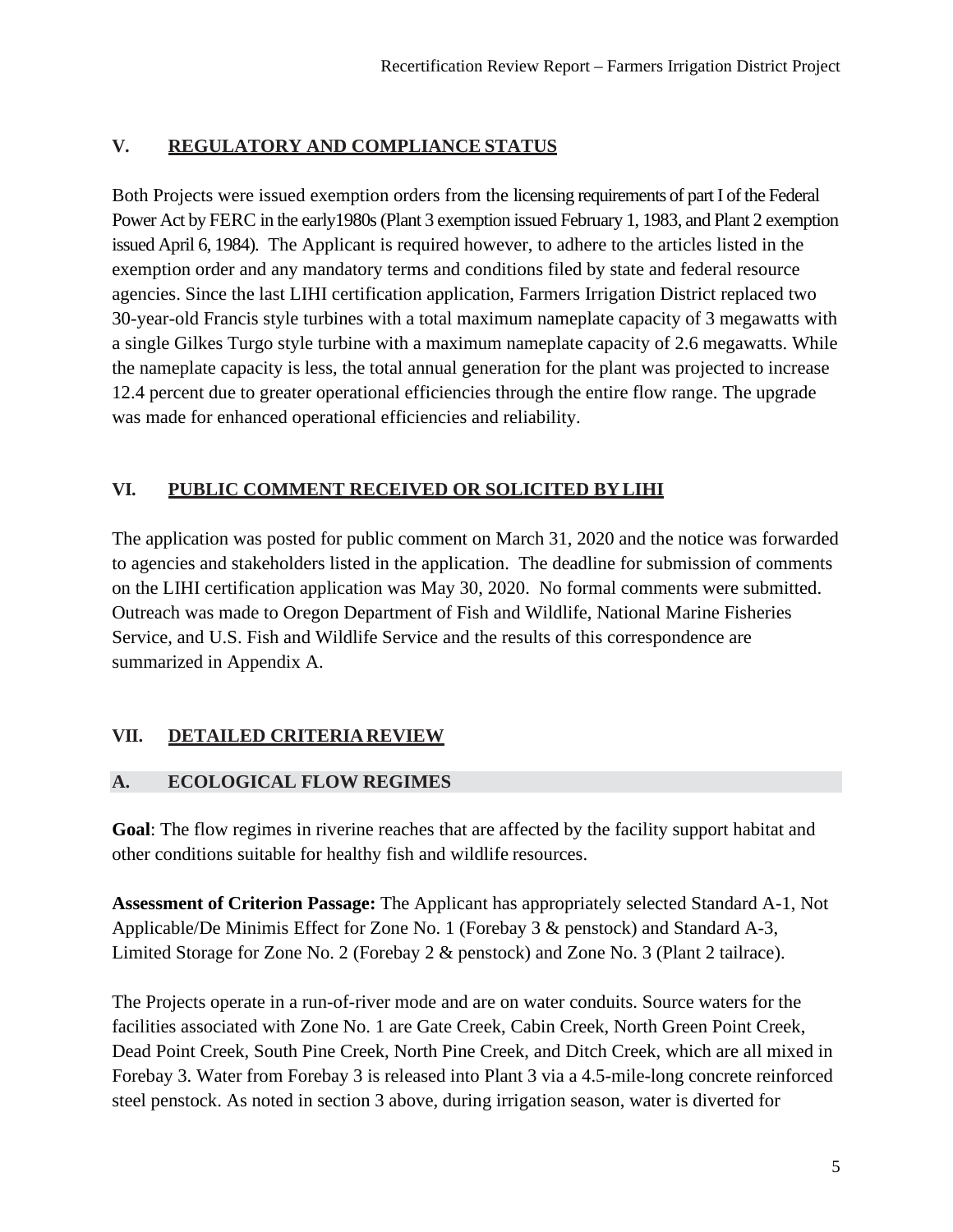irrigation use before reaching Forebay 3 and/or from the penstock, resulting in decreased flows running through Plant 3 in the spring until plant shut-off (usually in early June) through the end of irrigation season.

Flow restrictions/requirements set forth in the Applicant's water rights certificates (Certificates 67266, 67267, and 75809) were designed to ensure flows were in compliance with regional plans and/or support fisheries habitat. Storage capacity in Forebay 2 was calculated to be 1.36 acre-feet and storage time to be 9-49 minutes, based on the time it takes to fill the forebay, followed by flow rate into the forebay being matched to the flow rate through Plant 2.

A review of the Projects' annual compliance letters to LIHI and eLibrary indicated that no violations in Ecological Flow Criterion have occurred during the current Low Impact certification period.

The Applicant also selected **Standard A-Plus** for all Zones

The Applicant has worked with Oregon Department of Fish and Wildlife (ODFW) and Oregon Department of Environmental Quality (ODEQ) since 2009 to adaptively manage the hydropower facilities with water temperature monitoring and adjustments to the flow requirements (withdrawal allowances) and Project operations. Beginning in 2009 the Applicant signed a Memorandum of Agreement (MOA) with (ODFW) and (ODEQ) to maintain minimum flows downstream of Plant 2, to provide a shutdown period for fish populations and water quality, and to monitor water temperature. The MOA was most recently revised in 2019 (Appendix B) to require the Applicant to cease diversions from the mainstem Hood River under their hydropower right when mainstem mean daily discharge drops below 250 cfs, shutdown mainstem hydropower diversion from August 16-30, and conduct temperature monitoring around Plant 2 operations. Additionally, under the 2019 MOA, the mainstem hydropower diversion shutdown period was moved from October 1-15 to August 16-30. This period was determined to be a higher priority timeframe for both fish populations and stream temperature.

Based on my review of the application, supporting documentation, and publicly available information, the Projects are operated in a manner that eliminates their impact on flows so that natural flows can support habitat and other conditions suitable for healthy fish and wildlife resources<sup>[1](#page-5-0)</sup>. As such, the Projects continue to satisfy the Ecological Flow Regimes criterion. While the adaptive management aspects of the MOA qualify for the PLUS standard, no more than 2 Plus standard credits may be awarded to a Project. For the reasons discussed below, PLUS standard credits are recommended for Criterion D – Downstream Fish Passage and Protection

<span id="page-5-0"></span><sup>&</sup>lt;sup>1</sup> Unlike many conventional hydropower facilities which are required to provide a certain amount of flows into a bypass reach or natural river bed, FID, like many conduit facilities in the west, instead are restricted in the water they are allowed to divert away from the natural river bed.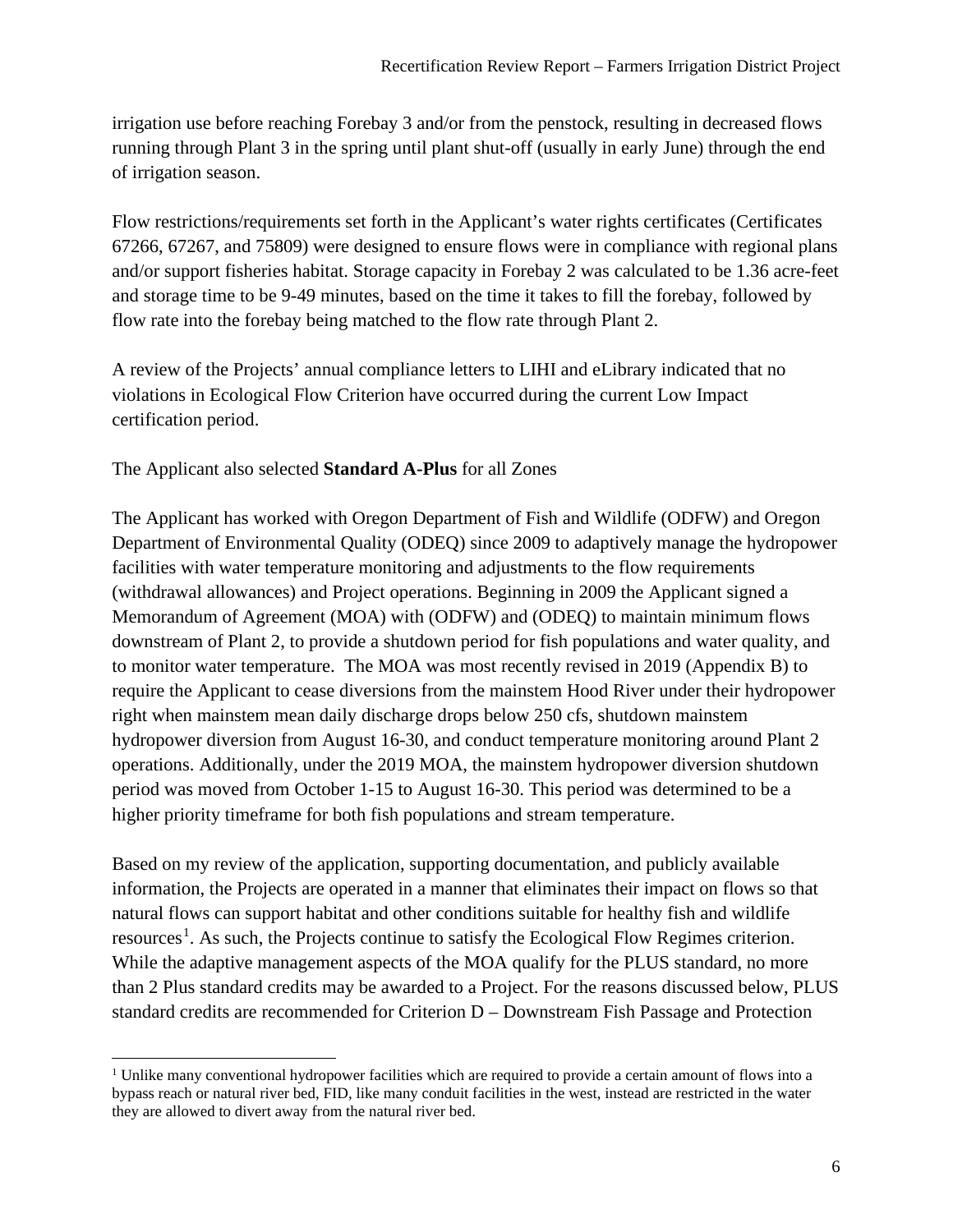and Criterion E – Shoreline and Watershed Protection. Therefore, I do not recommend the Projects be awarded the PLUS standard for the Ecological Flow Regimes criterion.

### **B. WATER QUALITY**

**Goal:** Water Quality is protected in waterbodies directly affected by the facility, including downstream reaches, bypassed reaches, and impoundments above dams and diversions.

**Assessment of Criterion Passage:** The Applicant appropriately selected Standard B-1, Not Applicable/De Minimis Effect for Zone No. 1 (Forebay  $3 \&$  penstock) and Standard B-3, Site Specific Studies for Zone Nos. 2 and 3 (Forebay 2 & penstock and Plant 2 tailrace).

Project facilities associated with Zone No. 1 are on the existing irrigation water conduit and there are no fish and wildlife resources or human water uses within or around this system to be affected by the Projects.

Since the 2009 MOA was signed, the Applicant has conducted annual water temperature monitoring to determine the thermal effects of its Project operations. The mainstem of the Hood River has a temperature TMDL from RM 1.5 to the confluence of the East and West Forks. The temperature monitoring data has shown that Plant 2 releases are cooler than the mainstem Hood River and that the Plant 2 releases result in cooler water in the river after mixing with water from upstream of the Plant 2 tailrace.

The Hood River in the Project vicinity (ID# 1215067457204) is also listed as impaired on the Oregon  $303(d)^2$  $303(d)^2$  list for copper, iron, lead, and thallium, which are not caused, or exacerbated by the Project. With the November 2019 revised MOA, ODEQ indicated that it supports the Applicant's efforts to maintain LIHI Certification so long as the instream flow methodology and temperature monitoring methodology outlined in the 2019 MOA are met. The 2019 temperature monitoring methodology has the goal of determining the thermal effects of the Applicant's hydropower operations with two main objectives: (1) determine how the Applicant's Plant 2 tailrace affects temperatures in the Hood River; and (2) determine how the Farmers Canal hydropower diversion affects temperatures in the Hood River. To attain these goals, the 2019 temperature monitoring methodology includes provisions for water temperature monitoring at several locations on the Hood River upstream of the Plant 2 discharge, Plant 2 tailrace, and the mixing zone in the Hood River downstream of the Plant 2 discharge. The Applicant files annual summary reports with ODEQ.<sup>[3](#page-6-1)</sup>

Based on my review of the application, supporting documentation, and publicly available information, the Projects continue to satisfy this criterion.

<span id="page-6-0"></span><sup>2</sup> <https://www.deq.state.or.us/wq/assessment/rpt2012/results.asp>

<span id="page-6-1"></span><sup>&</sup>lt;sup>3</sup> [https://www.fidhr.org/images/LIHI/2018\\_Update\\_FID\\_Thermal\\_Study.pdf](https://www.fidhr.org/images/LIHI/2018_Update_FID_Thermal_Study.pdf)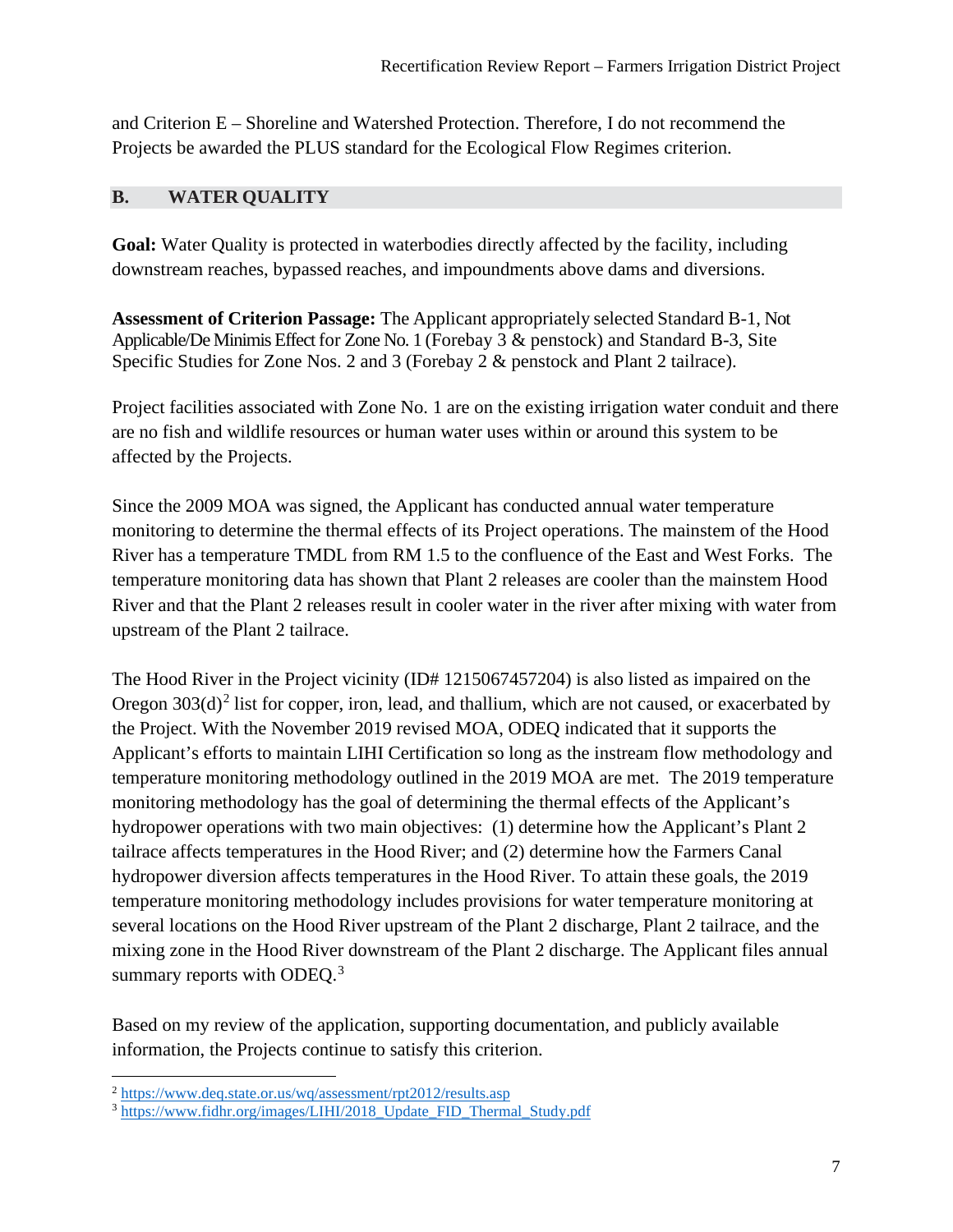#### **C. UPSTREAM FISH PASSAGE**

**Goal:** The facility allows for the safe, timely, and effective upstream passage of migratory fish. This criterion is intended to ensure that migratory species can successfully complete their life cycles and maintain healthy, sustainable fish and wildlife resources in areas affected by the facility.

**Assessment of Criterion Passage:** The Applicant appropriately selected Standard C-1, Not Applicable/De Minimis Effect for Zone No. 1 (Forebay 3 & penstock) and Zone No. 2 (Forebay 2 & penstock) and Standard C-2, Agency Recommendation for Zone No. 3 (Plant 2 tailrace).

Migratory species in the vicinity of the Project facilities include Pacific lamprey, summer and winter steelhead, spring and fall Chinook, coho, bull trout, and coastal cutthroat trout. The facilities associated with Zones 1 and 2 release water into the conduit system, where migratory species cannot enter and therefore upstream passage is not applicable to these Zones.

Preventing fish from entering the facilities is the primary objective. During the removal of PacifiCorp's Powerdale Dam in 2010, ODFW had concerns about the outflow from Plant 2 becoming attraction water for salmonids and migratory species in the Hood River. Prior to the dam removal, Plant 2 discharged directly into the Powerdale impoundment. Through coordination and site visits between the Applicant and ODFW, the solution was to place large boulders in the Plant 2 tailrace to reduce the newly formed channel depth, dissipate the energy of Plant 2's discharge, and minimize the attraction flow potential of the Plant 2 discharge. After the project was completed ODFW reported that fish were no longer attracted to the discharge and the project was deemed successful.<sup>[4](#page-7-0)</sup> Fish are therefore purposefully excluded from the Plant 2 tailrace.

The Applicant has also selected **Standard C-Plus** for all Zones however this review finds that the fish screens discussed in the Application are principally a downstream passage protective measure through preventing fish from entering the facility pipelines at diversion points.

Based on my review of the application, supporting documentation, and publicly available information, the Projects do not negatively affect upstream passage of migratory fish in the mainstem Hood River and continue to satisfy the Upstream Fish Passage criterion; however, the PLUS standard is not appropriate for this criterion.

<span id="page-7-0"></span><sup>4</sup> [https://www.fidhr.org/images/LIHI/ODFW\\_email\\_tailrace\\_attraction.pdf](https://www.fidhr.org/images/LIHI/ODFW_email_tailrace_attraction.pdf)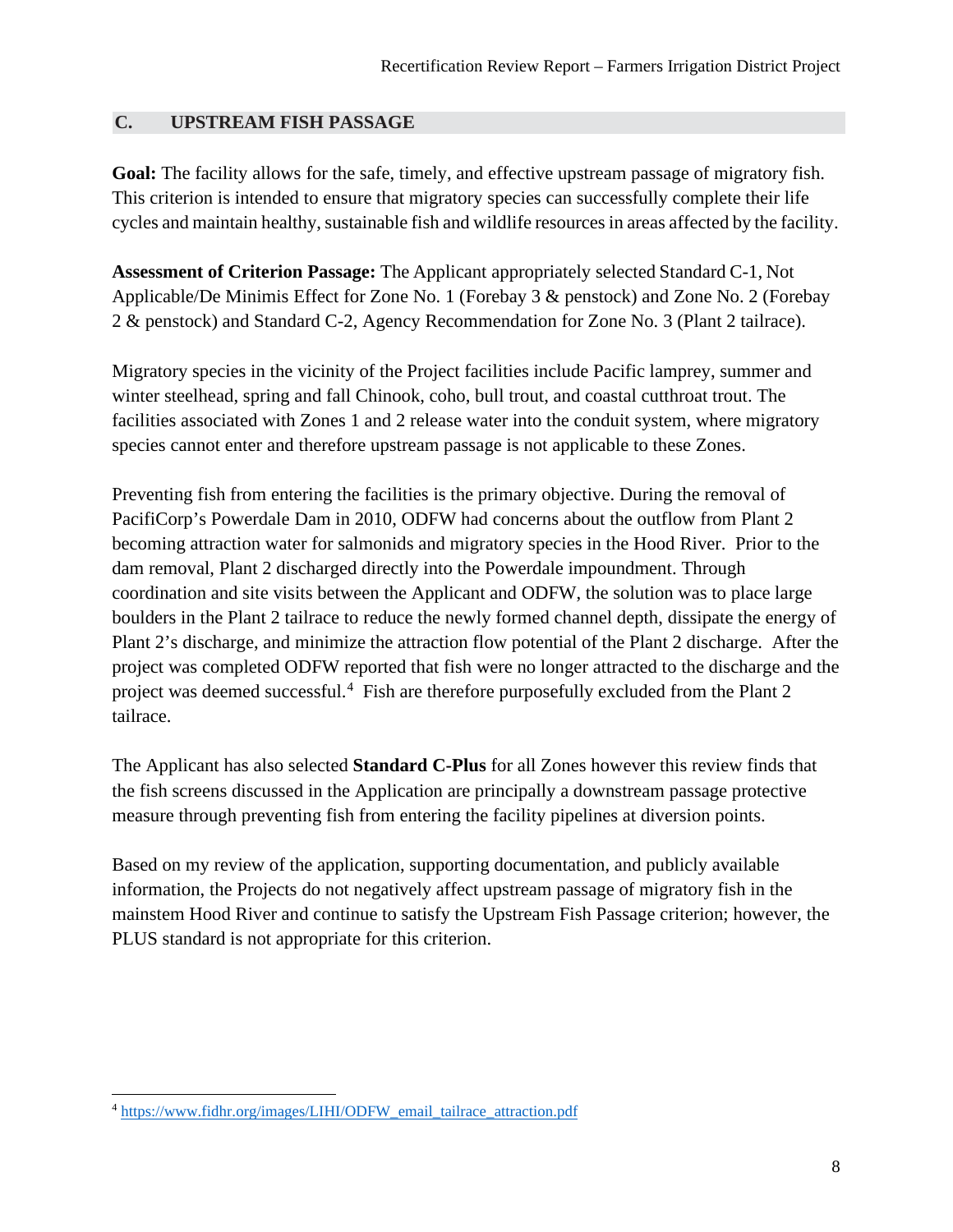### **D. DOWNSTREAM FISH PASSAGE AND PROTECTION**

**Goal:** The facility allows for the safe, timely, and effective downstream passage of migratory fish. For riverine (resident) fish, the facility minimizes loss of fish from reservoirs and upstream river reaches affected by Facility operations. All migratory species are able to successfully complete their life cycles and to maintain healthy, sustainable fish and wildlife resources in the areas affected by the Facility.

**Assessment of Criterion Passage:** The Applicant appropriately selected Standard D-1, Not Applicable/De Minimis Effect for all Zones.

Riverine fish species in the vicinity of the Projects include rainbow trout, redband rainbow trout, cutthroat trout, brook lamprey, sculpin, mountain whitefish, bridge-lipped sucker, large-scale sucker, long nose dace, spotted dace, leopard dace, stickleback, northern pikeminnow, and the non-native brook trout. As noted for the Upstream Fish Passage criterion, migratory species that may occur in the vicinity of the Projects include Pacific lamprey, summer and winter steelhead, spring and fall Chinook, coho, bull trout, and coastal cutthroat trout.

All diversions associated with the Applicant's hydropower facilities have screens, and therefore fish cannot enter the conduit system or the Project facilities.

The Applicant has also selected **Standard D-Plus** for all Zones.

All of the Applicants diversions are screened, and their main channel diversions use an offchannel horizonal fish screen that the Applicant developed in the early 2000's and tested, and subsequently received agency approval for its use. Smaller diversions in the area are being upgraded to the same screen technology as money allows. While migratory species can bypass the screens via the fish return channel, the off-channel screening helps to maintain upstream fish passage in the main channel Hood River. The screens were tested and found to be effective for downstream passage in canal systems.<sup>[5](#page-8-0)</sup>

<span id="page-8-0"></span><sup>5</sup> [https://www.fidhr.org/images/news/FID\\_Marine\\_and\\_Freshwater\\_Research\\_Article\\_July\\_2019.pdf](https://www.fidhr.org/images/news/FID_Marine_and_Freshwater_Research_Article_July_2019.pdf)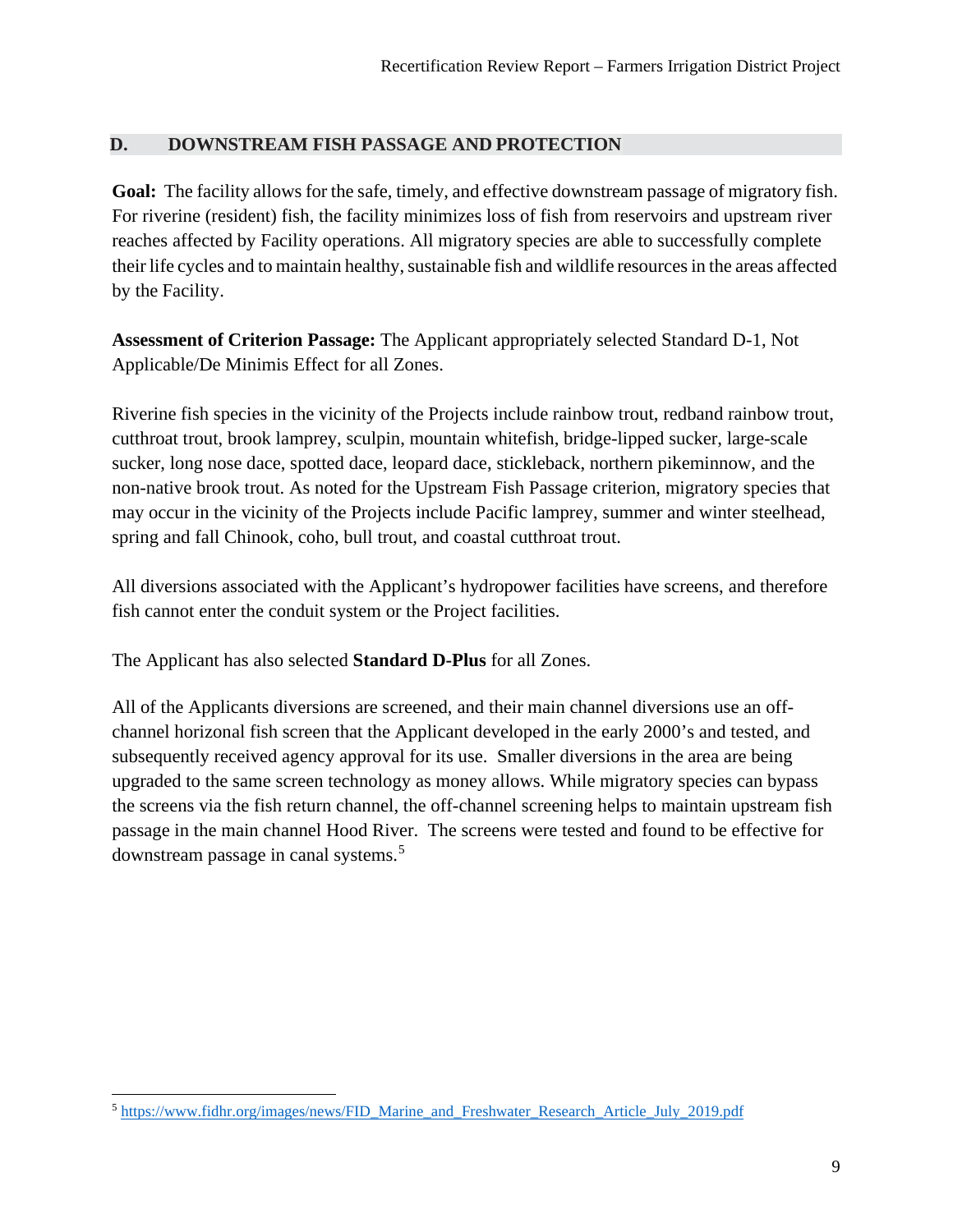The Farmers Screen<sup>[6](#page-9-0)</sup> was developed by FID employees with input and testing by resource agencies to improve both fish screening and debris passage. The prototype screen was built on FID's mainstem diversion in 2002. After testing, the screens received agency approval and the technology was patented. Farmers Conservation Alliance, a local non-profit, was given license for the technology in 2006 with the agreement to market the new screen technology and to invest any excess revenue into developing other technologies that benefit both the environment and agriculture. The screen design uses hydraulics to manage debris and protect fish. It has no moving parts and does not require



Farmers Screen (from website)

power to operate. Off-channel screening predominately means upstream passage is maintained in the natural stream channel, but migratory fish are capable of passing the screens upstream if they access the fish return channel.

Based on my review of the application, supporting documentation, and publicly available information, the Projects continues to satisfy the Downstream Fish Passage criterion by having a de minimis effect due to all its diversions being screened. The Projects also meet the PLUS standard because the Applicant has deployed advanced technology in the form of its own horizonal fish screens that exclude fish from the canal system and help maintain natural fish migration in the mainstem Hood River.

# **E. SHORELINE AND WATERSHED PROTECTION**

**Goal***:* The Facility has demonstrated that enough action has been taken to protect, mitigate and enhance the condition of soils, vegetation and ecosystem functions on shoreline and watershed lands associated with the facility.

**Assessment of Criterion Passage:** The Applicant appropriately selected Standard E-1, Not Applicable/De Minimis Effect in all Zones.

There are no specific agency recommendations and the Projects do not have, nor are required to have, a specific watershed land protection plan. There are no lands of ecological significance in the vicinity of the Projects that are under the Applicants ownership. The Applicant owns 2.2 acres of land under/around Plant 3 and Forebay 2 and has easements for the land under/along Forebay 3, Penstock 3, Penstock 2, and Plant 2. Combined acreage of Forebays 3 and 2 is roughly 0.3 acres. Property owners along these easements include Hood River County (forestland, vacant) and private landowners (forest land, exclusive farm use, rural residential).

<span id="page-9-0"></span><sup>6</sup> <https://farmerscreen.org/>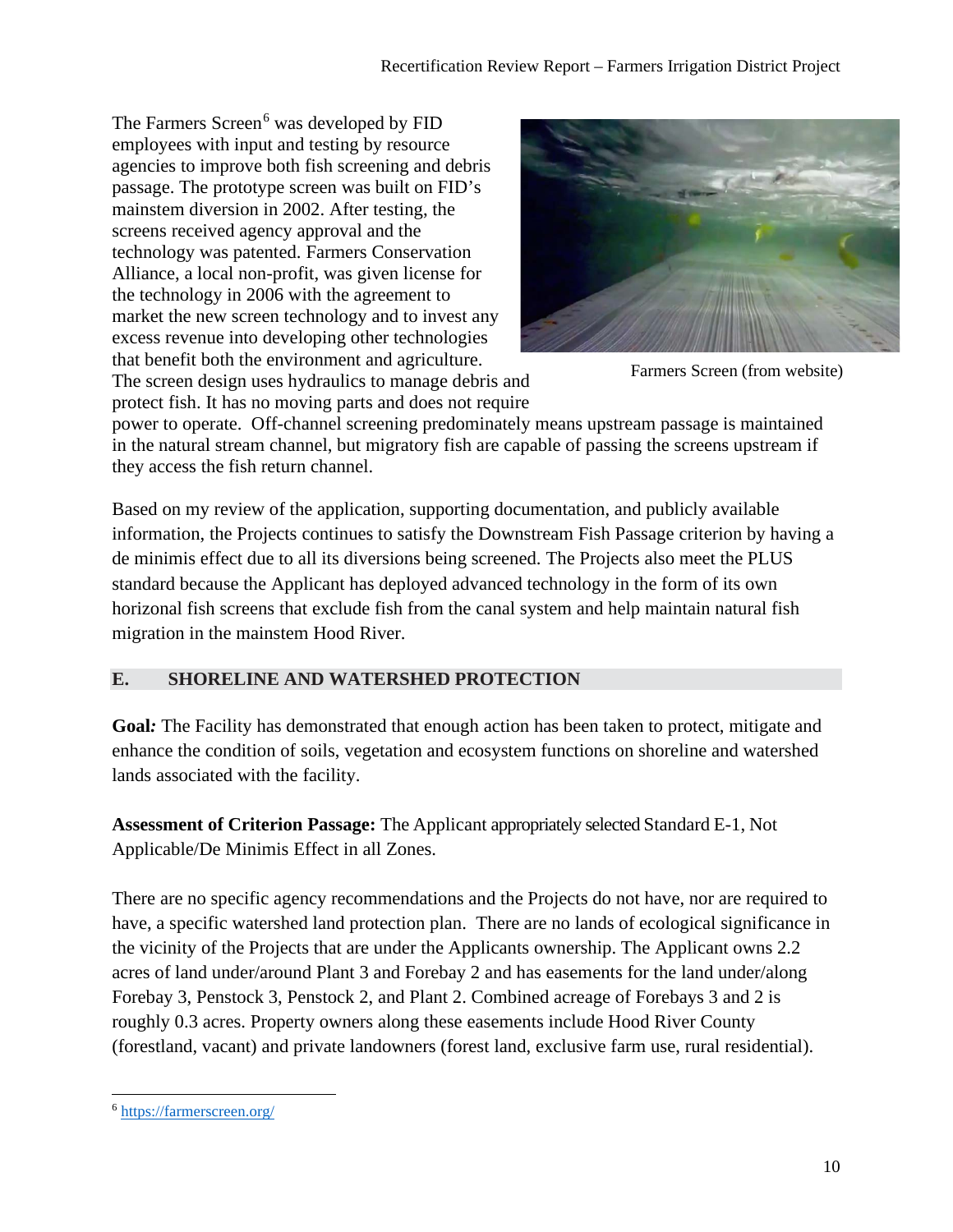The Applicant has also selected **Standard E-Plus** for all Zones.

The Applicant is part of the Hood River Watershed Group and has contributed \$116,000 since 2001 toward operations and implementation of the Hood River Watershed Action Plan<sup>[7](#page-10-0)</sup> through financial and technical assistance. The Plan identifies and prioritizes projects and strategies to improve watershed health, water quality, and fish populations in the Hood River watershed of the lower Columbia River Basin. Habitat restoration projects in the vicinity of the hydropower facilities since 2014 include: Beren's Bend Indian Creek Restoration, Powerdale Dam Removal & Lands Transfer, Indian Creek Riparian & Instream Habitat Enhancement, Orchard Spray Buffer Riparian Planting Project, Powerdale Corridor Riparian & Floodplain Restoration, and Indian Creek Urban Riparian Enhancement. Water conservation projects have included Farmers Irrigation District Lower District Pressurization Project, Indian Creek Corridor Piping Project, Lowline Canal Pipeline Project, Farmers Canal Pipeline – Phase I, Agricultural Irrigation Efficiency & Water Quality Improvement Projects, and Green Point Pipeline Project which increased summer flow to benefit summer steelhead as well as spring Chinook migration, spawning and rearing.

Based on my review of the application, supporting documentation, and publicly available information, the Projects are operated in a manner that has a de minimis effect on the watershed. The Projects' owner is also contributing to watershed enhancement projects throughout the basin designed to achieve the ecological equivalent of land protection and which far exceeds protections that could be made under the Projects' land ownership. Therefore, the Projects continue to satisfy the Shoreline and Watershed Protection criterion and meet the PLUS standard.

### **F. THREATENED AND ENDANGERED SPECIES PROTECTION**

Goal: The facility does not negatively impact federal or state listed species.

**Assessment of Criterion Passage:** The Applicant appropriately selected Standard F-1, Not Applicable/De Minimis Effect for Zone No. 1 (Forebay 3 & penstock) and Zone No. 2 (Forebay 2 & penstock) and Standard F-2, Finding No Negative Effects for Zone No. 3 (Plant 2 tailrace). However, this review finds Standard F-3, Recovery Planning and Action, is more appropriate for Zone No. 3.

State and federally listed aquatic species in the Hood River that could occur in the vicinity of the Plant 2 tailrace include summer and winter steelhead, spring and fall run chinook salmon, coho salmon, and bull trout. The Hood River from its confluence with the Columbia River, upstream past the Plant 2 tailrace, and to Mount Hood is listed as critical habitat for bull trout. There are

<span id="page-10-0"></span><sup>7</sup> [http://hoodriverswcd.org/revised/wp-content/uploads/2019/09/HRWG\\_HRWatershedActionPlan.pdf](http://hoodriverswcd.org/revised/wp-content/uploads/2019/09/HRWG_HRWatershedActionPlan.pdf)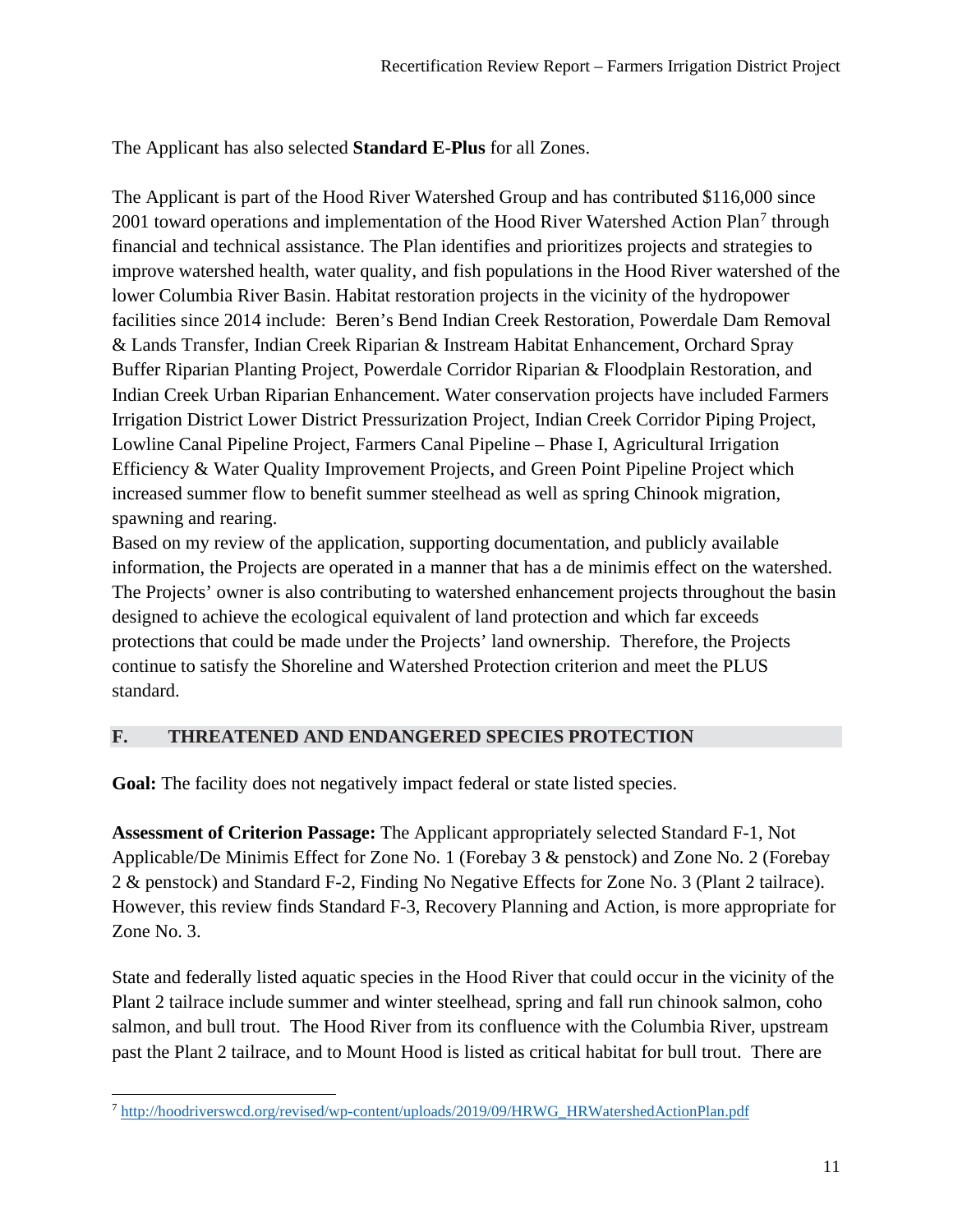no listed terrestrial species or state-listed species in the Project vicinity.

Bull trout is the only species with a recovery plan. FWS issued the final recovery plan on September 30, 2015, that includes recovery measures for the Hood River. The recovery plan states that "*In the Hood River core area, bull trout conservation measures have included the decommissioning and removal of Powerdale Dam by PacifiCorp in coordination with Columbia River Land Trust and Hood River Count), various stream habitat improvements, and screening of the Coe Creek diversion by the Middle Fork Irrigation District.*"

The recovery measures are based on three threat category classifications: Habitat (Upland/Riparian Land Management, Instream Impacts, and Water Quality), Demographic (Connectivity Impairment, Fisheries Management, Small Population Size, and Forage Fish Availability), and Nonnatives. Upland/Riparian land management actions that would address habitat threats through restoring instream channel conditions in the Hood River Core Area include implementing channel restorations and wood addition actions outlined in the Hood River Watershed Action Plan. Completed habitat restoration projects on the Hood River that were developed in the Hood River Watershed Action Plan include the Powerdale Dam Removal & Lands Transfer and the Powerdale Corridor Riparian & Floodplain Restoration Projects. Improving water temperature (i.e not increasing) downstream of Laurance Lake during the bull trout spawning season (late summer to early fall) is also identified in the recovery plan as a water management action to address habitat threats. As noted earlier, the Applicant's 2019 MOA contains provisions for water temperature monitoring and annual reporting to ODEQ, with the goal of determining the thermal effects of the Applicant's hydropower operations on the Hood River. To date, the temperature monitoring data has shown that Plant 2 releases are cooler than mainstem Hood River and that the Plant 2 releases result in cooler water in the river after mixing with water from upstream of the Plant 2 tailrace. As such, the hydropower operations are providing cooler water downstream of Laurance Lake, which provides more ideal habitat. Additionally, there are several proposed enhancement projects in the Hood River Watershed Action Plan that aim to improve bull trout habitat, including the Red Hill Creek Large Wood Addition Project, the West Fork Hood River Large Wood Addition Project, and the Clear Branch Dam Fish Passage, Flow & Temperature Improvement Project.

Under the 2019 MOA, the mainstem hydropower diversion shutdown period was moved from October 1-15 to August 16-30 because this period was determined to be a higher priority timeframe for both fish populations and stream temperature.

In its email response to my inquiry, on June 2, 2020 ODFW indicated that it generally had no concerns with facility operations attracting salmonids to the plant 2 tailrace (Appendix A). The addition of large boulders in the tailrace removed potential holding water for adult salmon. Prior to this addition, and following the removal of Powerdale Dam, upstream migratory fish were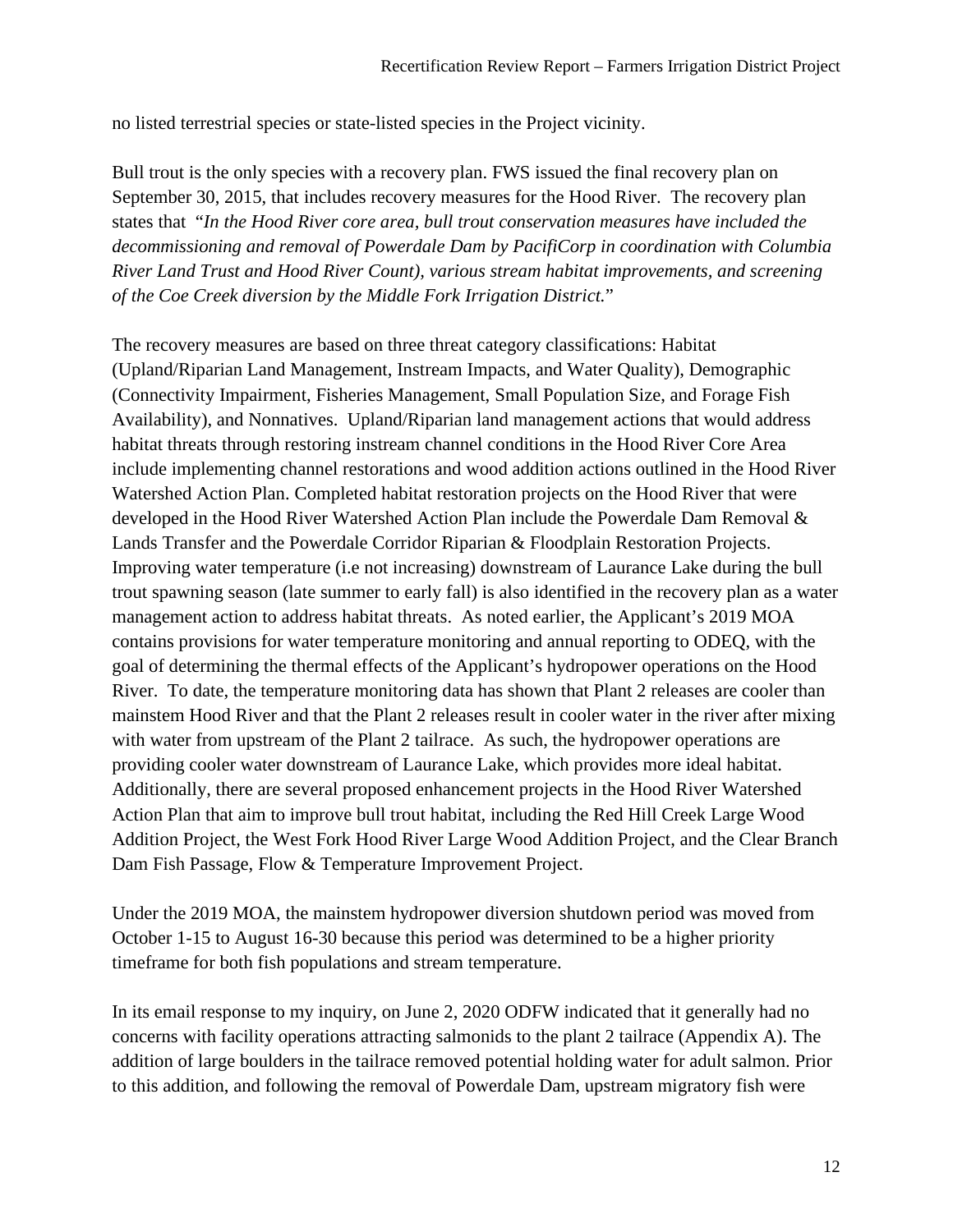attracted to the Plant 2 tailrace. Improving fish passage in natural waterways is a main component of salmonid recovery plans. By screening all their diversions, the Applicant also helps maintain fish passage in the Hood River.

Based on my review of the application, supporting documentation, and publicly available information, I find that the Projects continue to satisfy the Threatened and Endangered Species criterion.

# **G. CULTURAL AND HISTORIC RESOURCE PROTECTION**

Goal: The facility does not unnecessarily impact cultural or historic resources that are associated with the Facility's lands and waters, including resources important to local indigenous populations, such as Native Americans.

**Assessment of Criterion Passage:** The Applicant appropriately selected Standard G-1, Not Applicable/De Minimis Effect for all Zones.

There were/are no cultural or historic resources present at/around Forebay 3 or the penstock, Plant 3, Forebay 2 or the penstock, Plant 2, or the tailrace. A review of the National Register of Historic Places did not find any listed properties or structures in any Zones. Most listed properties in Hood River County Oregon are in the city of Hood River, approximately 2.5 miles northeast of the Project facilities.

Based on a review of eLibrary and Applicant's annual compliance letters to LIHI, there does not appear to be any concern over project operation and maintenance on cultural or historic resources. Therefore, based on my review of the application, supporting documentation, and publicly available information, the Projects continue to satisfy the Cultural and Historic Resource Protection criterion.

### **H. RECREATIONAL RESOURCES**

**Goal:** The facility accommodates recreation activities on lands and waters controlled by the facility and provides recreational access to its associated lands and waters without fee or charge.

**Assessment of Criterion Passage:** The Applicant appropriately selected Standard H-1, Not Applicable/De Minimis Effect for all Zones.

There are no recreation facilities associated with either Project. As noted earlier, the Applicant owns about 2.2 acres of land under/around Plant 3 and Forebay 2 and has easements for the land under/along Forebay 3, Penstock 3, Penstock 2, and Plant 2. Land is gated and restricted due to high-voltage and otherwise sensitive equipment unsafe for the general public and the Applicant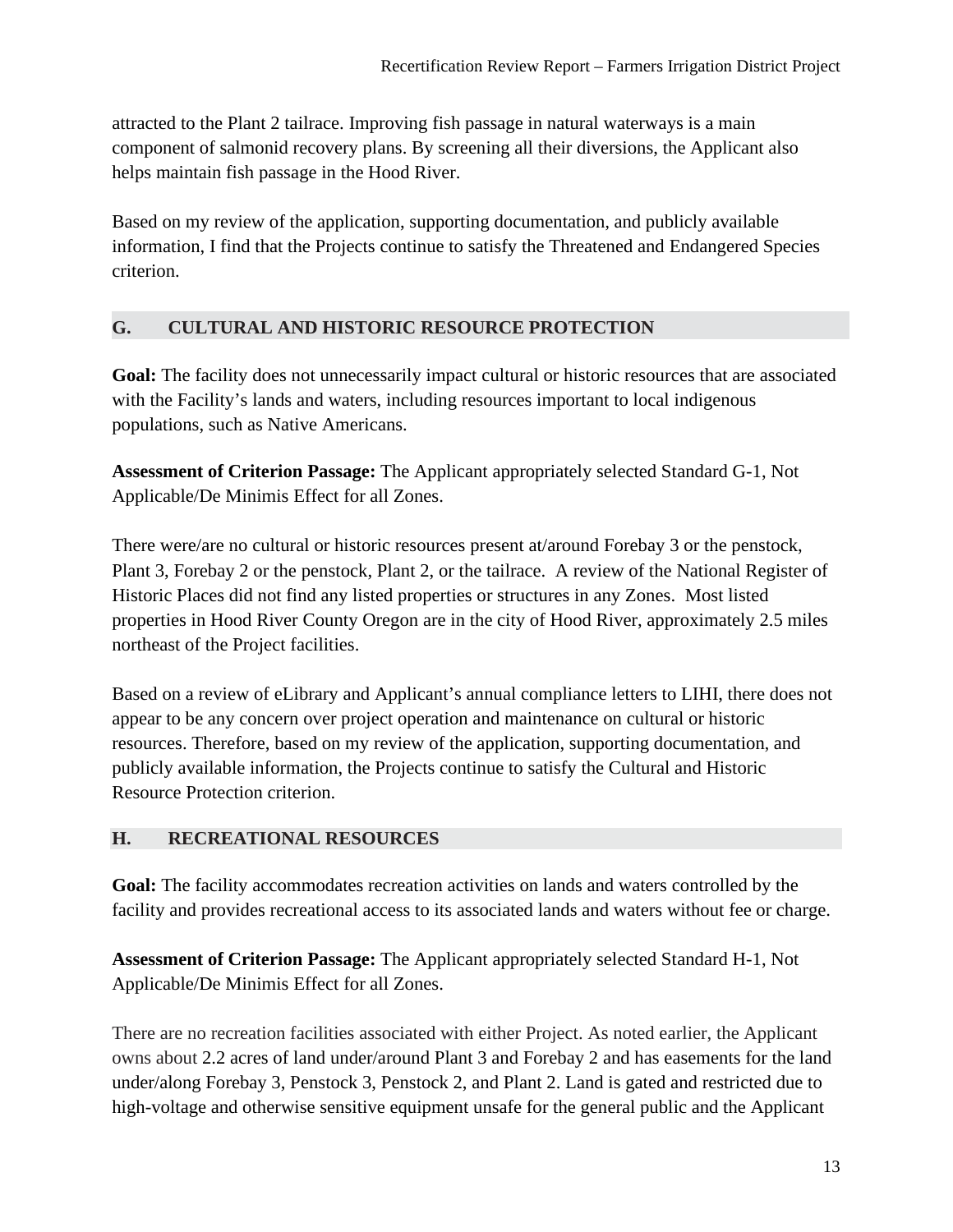does not have any authority to allow public access on the easements. Combined acreage of Forebays 3 and 2 is roughly 0.3 acres. The Applicant does not restrict public access to its hydropower facilities if the landowner (e.g. Hood River County) allows public access, excepting swimming in Forebay 3 and access into Plant 2, due to dangerous conditions and/or sensitive equipment unsuitable for the general public.

Based on my review of the application, supporting documentation, and publicly available information, the Project continues to satisfy the Recreational Resources criterion.

# **VIII. GENERAL CONCLUSIONS AND REVIEWER RECOMMENDATION**

Based on my review, I believe that the Project meets the requirements of Low Impact Certification and recommend it be re-certified for a 10-year period including the two PLUS standards for downstream passage and shoreline and watershed protection. I recommend the following condition:

**Condition 1:** The facility Owner shall continue to operate the Project in accordance with the 2019 Memorandum of Agreement (MOA) with ODFW and ODEQ and provide status updates to LIHI in annual compliance statements. Updates should specify if operations are modified as a result of the adaptive management program, or if the MOA is revised during the LIHI term.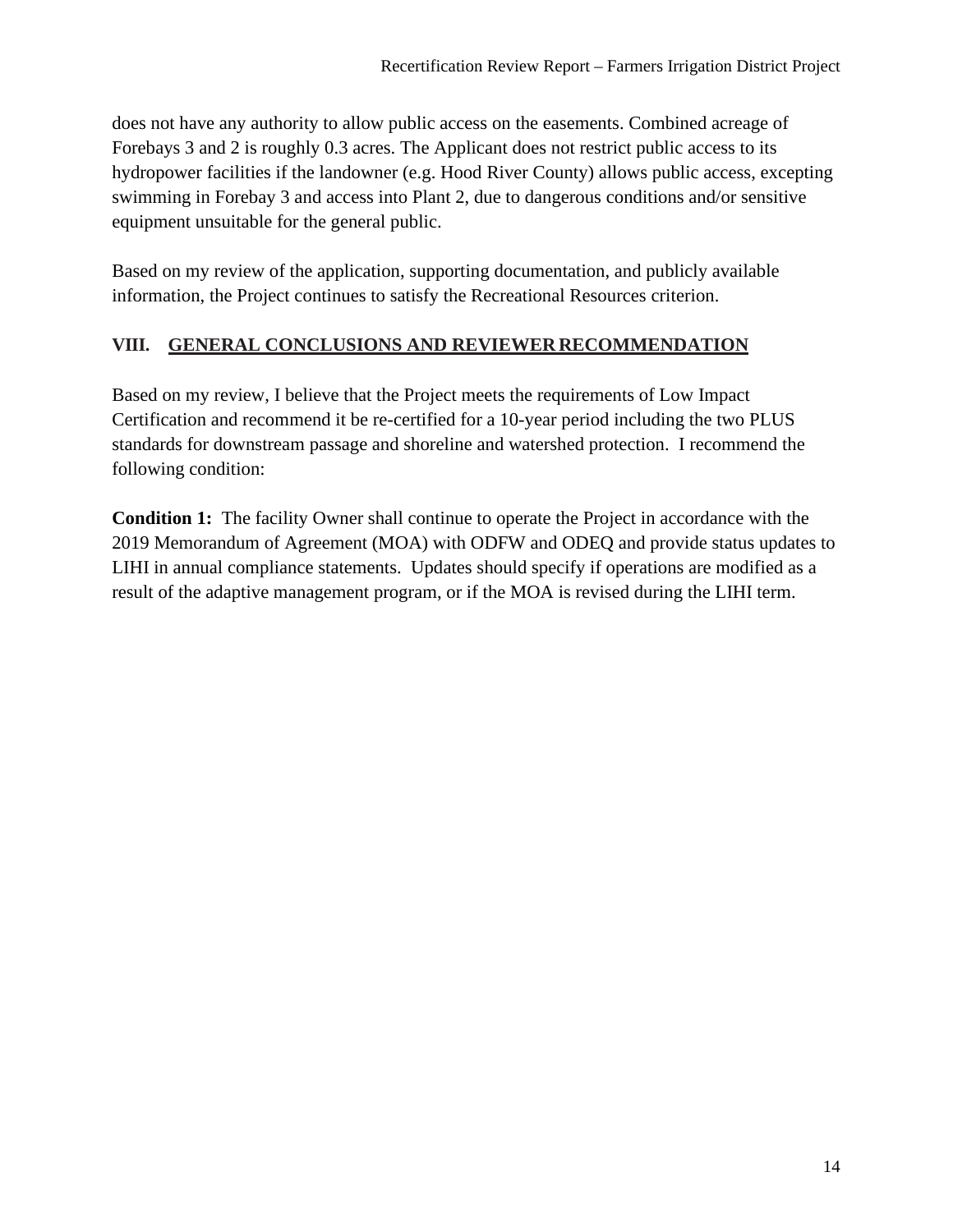# **APPENDIX A – AGENCY CORRESPONDENCE**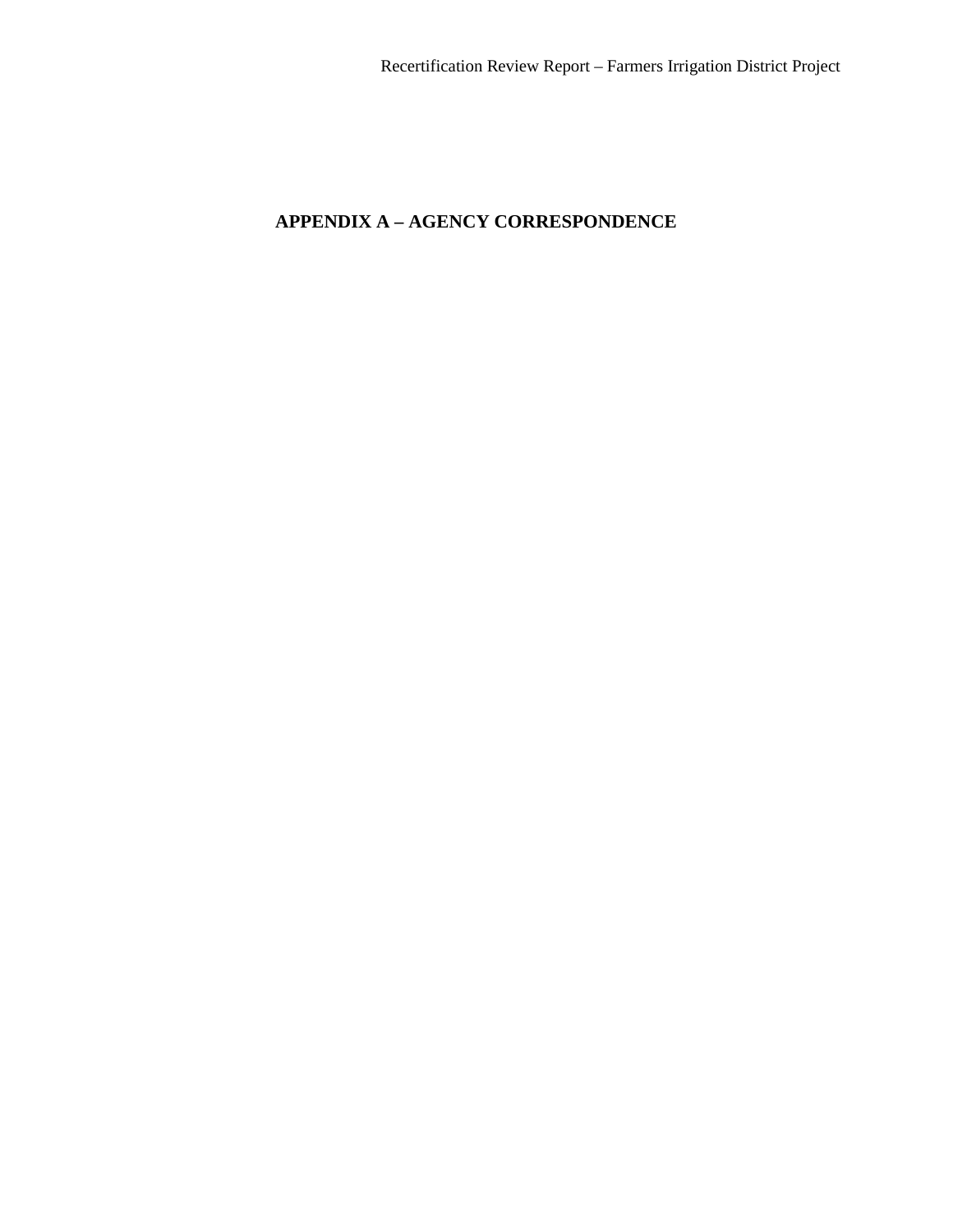| From:               | Rod French                                                                                                                         |
|---------------------|------------------------------------------------------------------------------------------------------------------------------------|
| To:                 | <b>Byrne, Stephen</b>                                                                                                              |
| Cc:                 | mfischer@lowimpacthydro.org                                                                                                        |
| Subject:            | RE: Threatened and Endangered Species inquiry for the pending LIHI recertification of Farmers Irrigation District,<br>LIHI #45, OR |
| Date:               | Tuesday, June 2, 2020 11:19:29 AM                                                                                                  |
| <b>Attachments:</b> | image001.png                                                                                                                       |

Hi Stephen,

Generally speaking we have no concerns with facility operations attracting salmonids to the tailrace. The picture you have on your website is dated, and does not reflect the current situation at FID Plant #2. Following the removal of the Powerdale Dam in 2010 and its associated forebay, the tailrace of the FID Plant #2 now extends approximately 100 meters to its confluence with the Hood River creating a short channel. Following the removal of Powerdale upstream migrant fish were attracted to the tailrace of Plant #2. This situation was corrected by adding roughness to the tailrace channel (i.e. large boulders), that removed potential holding water for adult salmonids. Currently downstream migrant salmonids can temporarily enter the tailrace channel, but do not appear to be negatively affected by occupying that area. When emergency shutdowns of the plant occur with rapid dewatering, however, juvenile fish can become trapped in the tailrace area.

Let me know if you have additional questions. Rod Rod A. French Mid-Columbia District Fish Biologist 3701 W. 13th St. The Dalles, OR 97058 o. 541-296-4628 ext 322 c. 541-980-1960 [rod.a.french@state.or.us](mailto:rod.a.french@state.or.us)

**From:** Byrne, Stephen <stephen.byrne@wsp.com> **Sent:** Friday, May 29, 2020 7:43 AM **To:** 'Rod French' <Rod.A.French@state.or.us> **Cc:** mfischer@lowimpacthydro.org **Subject:** Threatened and Endangered Species inquiry for the pending LIHI recertification of Farmers Irrigation District, LIHI #45, OR

Hello,

I am reviewing the LIHI recertification application for the Farmers Irrigation District Project, LIHI# 45, and wanted to see if you have any concerns related to the potential for facility operations and maintenance to negatively affect any listed species (i.e. listed salmonids in the Hood River being attracted to the Plant 2 discharge) or critical habitat (bull trout CH in the Hood River)?

For reference, the Farmers Irrigation District Project, LIHI# 45 website and application can be found here: [https://lowimpacthydro.org/lihi-certificate-45-farmers-irrigation-district-hydro-project-ferc-s-](https://lowimpacthydro.org/lihi-certificate-45-farmers-irrigation-district-hydro-project-ferc-s-7532-and-6801/)[7532-and-6801/](https://lowimpacthydro.org/lihi-certificate-45-farmers-irrigation-district-hydro-project-ferc-s-7532-and-6801/)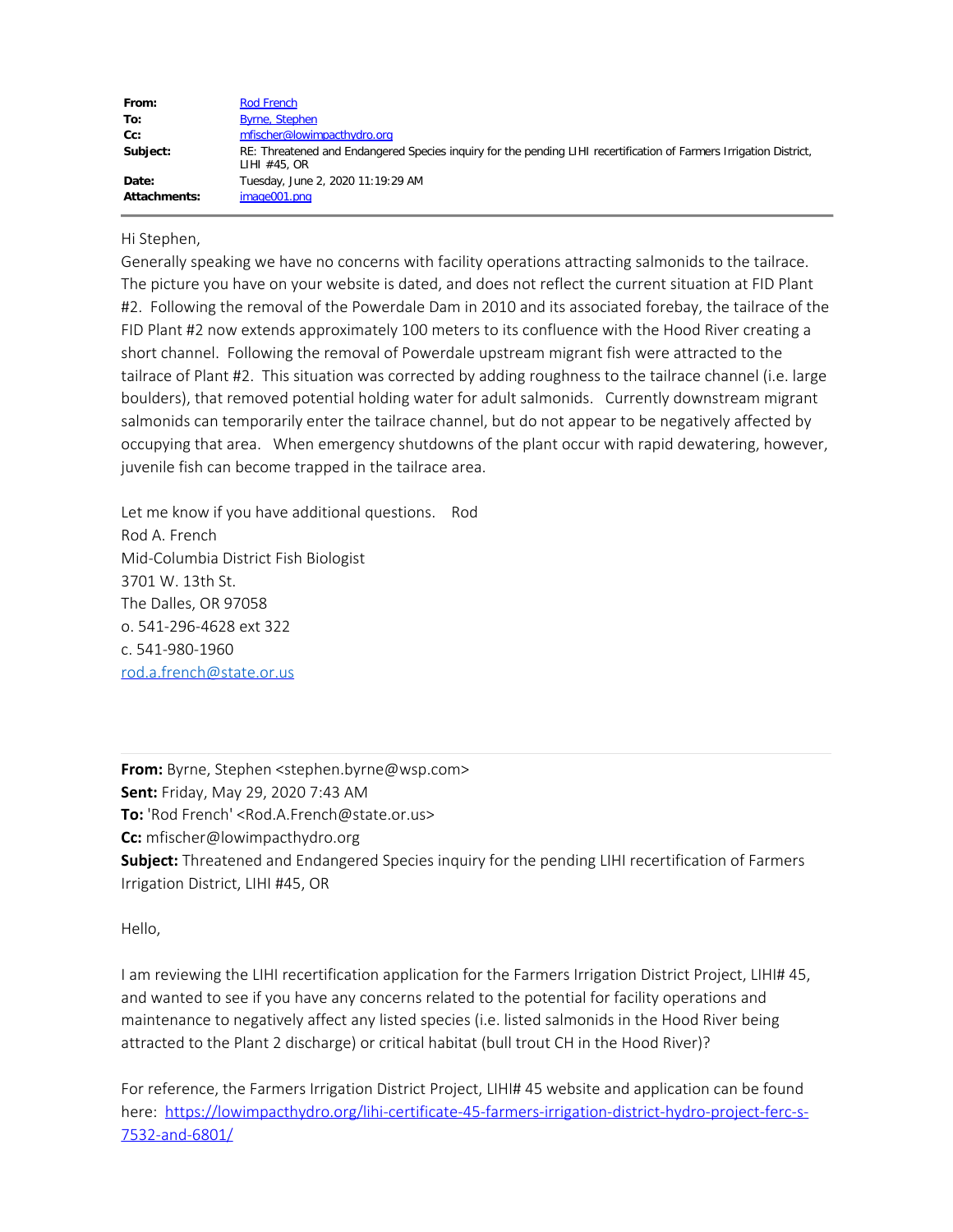Thank you very much,

**Stephen Byrne** Fisheries Biologist



Phone: +1 781 707 7446 Email: [stephen.byrne@wsp.com](mailto:stephen.byrne@wsp.com)

WSP USA 96 Morton St. 8<sup>th</sup> floor New York, NY 10014 USA

**[wsp.com](http://www.wsp-pb.com/usa)**

**From:** [mfischer@lowimpacthydro.org](mailto:mfischer@lowimpacthydro.org) [<mfischer@lowimpacthydro.org](mailto:mfischer@lowimpacthydro.org)> **Sent:** Tuesday, March 31, 2020 12:53 PM To: 'Rod French' [<Rod.A.French@state.or.us](mailto:Rod.A.French@state.or.us)>; [MEHTA.Smita@deq.state.or.us](mailto:MEHTA.Smita@deq.state.or.us); [tom.hausmann@noaa.gov;](mailto:tom.hausmann@noaa.gov) [chris.brun@ctwsbnr.org](mailto:chris.brun@ctwsbnr.org); [Winston.S.Zack@usace.army.mil;](mailto:Winston.S.Zack@usace.army.mil) [Ann\\_gray@fws.gov](mailto:Ann_gray@fws.gov); [cindy@hoodriverwatershed.org](mailto:cindy@hoodriverwatershed.org) Cc: Byrne, Stephen [<stephen.byrne@wsp.com](mailto:stephen.byrne@wsp.com)> **Subject:** FW: Pending Application: Recertification of Farmers Irrigation District, LIHI #45, OR

Good afternoon,

You may have already received the notice below if you are on the Low Impact Hydropower Institute [\(www.lowimpacthydro.org](http://www.lowimpacthydro.org/)) email list. However, you were also identified as an agency or stakeholder contact on the LIHI recertification application recently submitted by Farmers Irrigation District for their hydroelectric Project located off of the Hood River in Hood River County, OR. The application reviewer, Steve Byrne (copied here), may be in contact with you if he has questions about the project or wishes to clarify any aspects of the LIHI application. You may also provide public comments directly to LIHI as indicated below.

More information about the project and its application can be found in the link below. If you would like to receive additional notices about this project or other hydroelectric projects in your region applying for LIHI certification, please sign up for our mailing list at [https://lowimpacthydro.org/join](https://lowimpacthydro.org/join-our-list/)[our-list/](https://lowimpacthydro.org/join-our-list/).

Best regards,

Maryalice Fischer Certification Program Director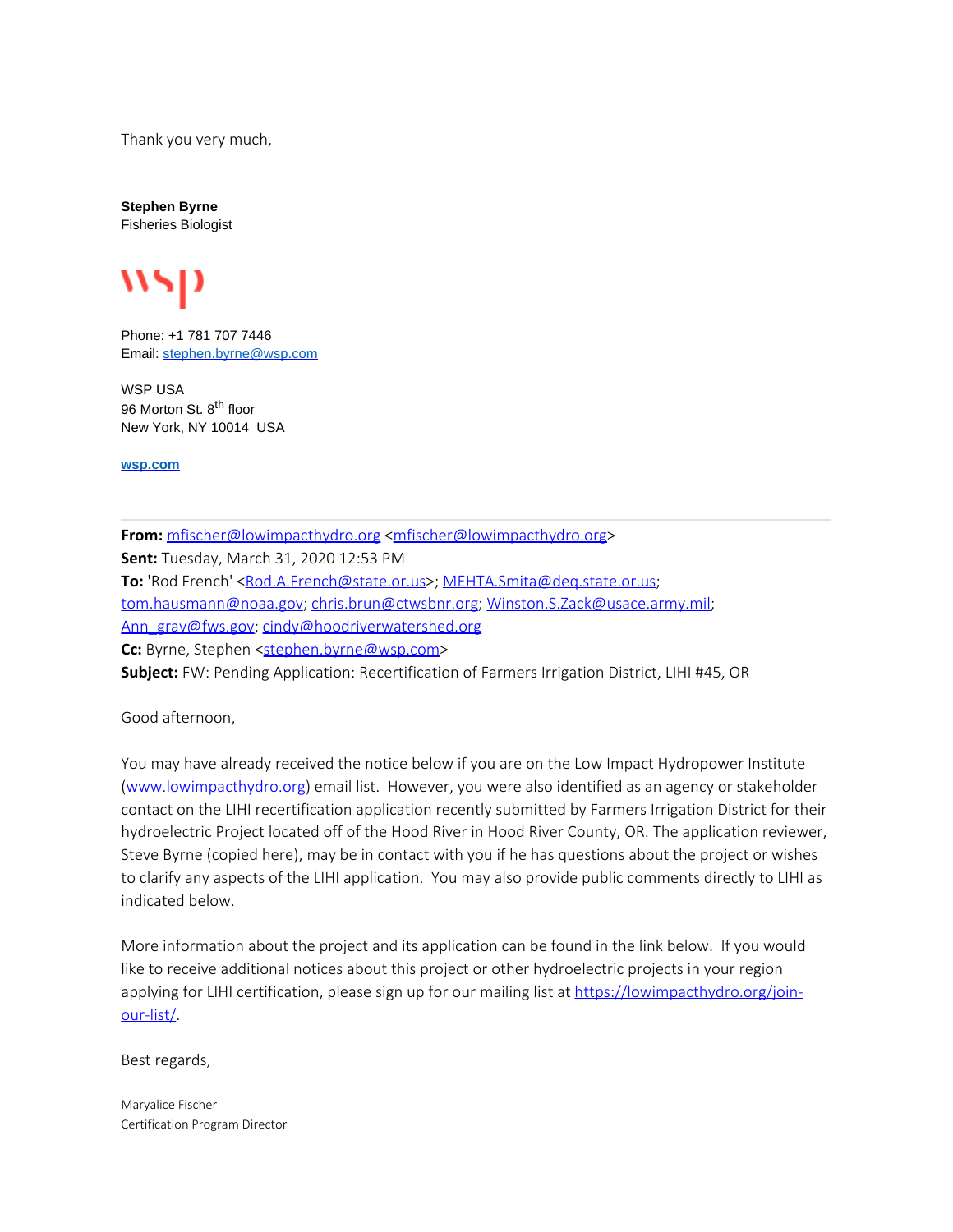| From:               | Gray, Ann E                                                                                                                                   |
|---------------------|-----------------------------------------------------------------------------------------------------------------------------------------------|
| To:                 | <b>Byrne, Stephen</b>                                                                                                                         |
| $Cc$ :              | mfischer@lowimpacthydro.org                                                                                                                   |
| Subject:            | Re: [EXTERNAL] Threatened and Endangered Species inquiry for the pending LIHI recertification of Farmers<br>Irrigation District, LIHI #45, OR |
| Date:               | Monday, June 1, 2020 7:58:39 PM                                                                                                               |
| <b>Attachments:</b> | image001.png                                                                                                                                  |

Hi Stephen-

I defer questions on listed anadromous salmonids to Tom Hausman of NMFS, who was on your earlier email. At this time, I have not heard of any concerns re: bull trout critical habitat in the Hood River associated with the FID. I had hoped to review the FID LIHI application earlier, but my workload is such that I will not be able. My understanding is ODFW staff, who are more familiar with FID and the needs of bull trout in Hood River, have been typically supportive of the FID LIHI certification in the past. thank you.

ann

Ann E. Gray U.S. Fish and Wildlife Service **TELEWORK- SHELTER IN PLACE: 503-847-4531** 503-231-6179 (Office) 503-231-6195 (fax) -- o /////--//////// ({ >< })\\\iiiiiii\\\\\\\\\\\\\\\\\\\\\\\\\\\\~~~~~~~ -^- \\\\\\\\\\\\\\\

**From:** Byrne, Stephen <stephen.byrne@wsp.com>

**Sent:** Friday, May 29, 2020 7:46 AM

**To:** Gray, Ann E <ann\_e\_gray@fws.gov>

**Cc:** mfischer@lowimpacthydro.org <mfischer@lowimpacthydro.org>

**Subject:** [EXTERNAL] Threatened and Endangered Species inquiry for the pending LIHI recertification of Farmers Irrigation District, LIHI #45, OR

Hello,

I am reviewing the LIHI recertification application for the Farmers Irrigation District Project, LIHI# 45, and wanted to see if you have any concerns related to the potential for facility operations and maintenance to negatively affect any listed species (i.e. listed salmonids in the Hood River being attracted to the Plant 2 discharge) or critical habitat (bull trout CH in the Hood River)?

For reference, the Farmers Irrigation District Project, LIHI# 45 website and application can be found here: [https://lowimpacthydro.org/lihi-certificate-45-farmers-irrigation-district-hydro-project-ferc-s-](https://lowimpacthydro.org/lihi-certificate-45-farmers-irrigation-district-hydro-project-ferc-s-7532-and-6801/)[7532-and-6801/](https://lowimpacthydro.org/lihi-certificate-45-farmers-irrigation-district-hydro-project-ferc-s-7532-and-6801/)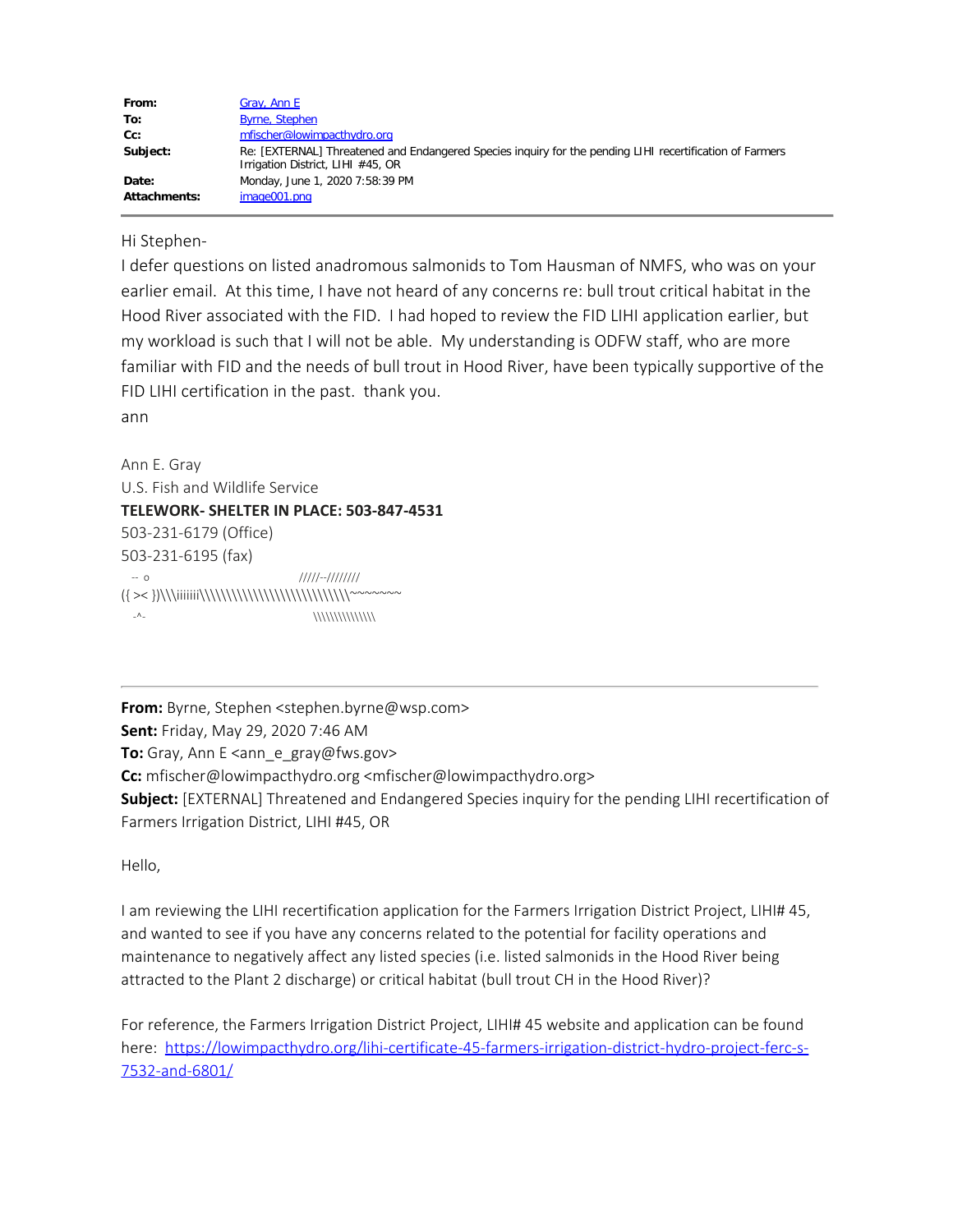Thank you very much,

**Stephen Byrne** Fisheries Biologist



Phone: +1 781 707 7446 Email: [stephen.byrne@wsp.com](mailto:stephen.byrne@wsp.com)

WSP USA 96 Morton St. 8<sup>th</sup> floor New York, NY 10014 USA

**[wsp.com](http://www.wsp-pb.com/usa)**

**From:** mfischer@lowimpacthydro.org <mfischer@lowimpacthydro.org> **Sent:** Tuesday, March 31, 2020 12:53 PM **To:** 'Rod French' <Rod.A.French@state.or.us>; MEHTA.Smita@deq.state.or.us; tom.hausmann@noaa.gov; chris.brun@ctwsbnr.org; Winston.S.Zack@usace.army.mil; Ann\_gray@fws.gov; cindy@hoodriverwatershed.org **Cc:** Byrne, Stephen <stephen.byrne@wsp.com> **Subject:** FW: Pending Application: Recertification of Farmers Irrigation District, LIHI #45, OR

Good afternoon,

You may have already received the notice below if you are on the Low Impact Hydropower Institute [\(www.lowimpacthydro.org](http://www.lowimpacthydro.org/)) email list. However, you were also identified as an agency or stakeholder contact on the LIHI recertification application recently submitted by Farmers Irrigation District for their hydroelectric Project located off of the Hood River in Hood River County, OR. The application reviewer, Steve Byrne (copied here), may be in contact with you if he has questions about the project or wishes to clarify any aspects of the LIHI application. You may also provide public comments directly to LIHI as indicated below.

More information about the project and its application can be found in the link below. If you would like to receive additional notices about this project or other hydroelectric projects in your region applying for LIHI certification, please sign up for our mailing list at [https://lowimpacthydro.org/join](https://lowimpacthydro.org/join-our-list/)[our-list/](https://lowimpacthydro.org/join-our-list/).

Best regards,

Maryalice Fischer Certification Program Director Low Impact Hydropower Institute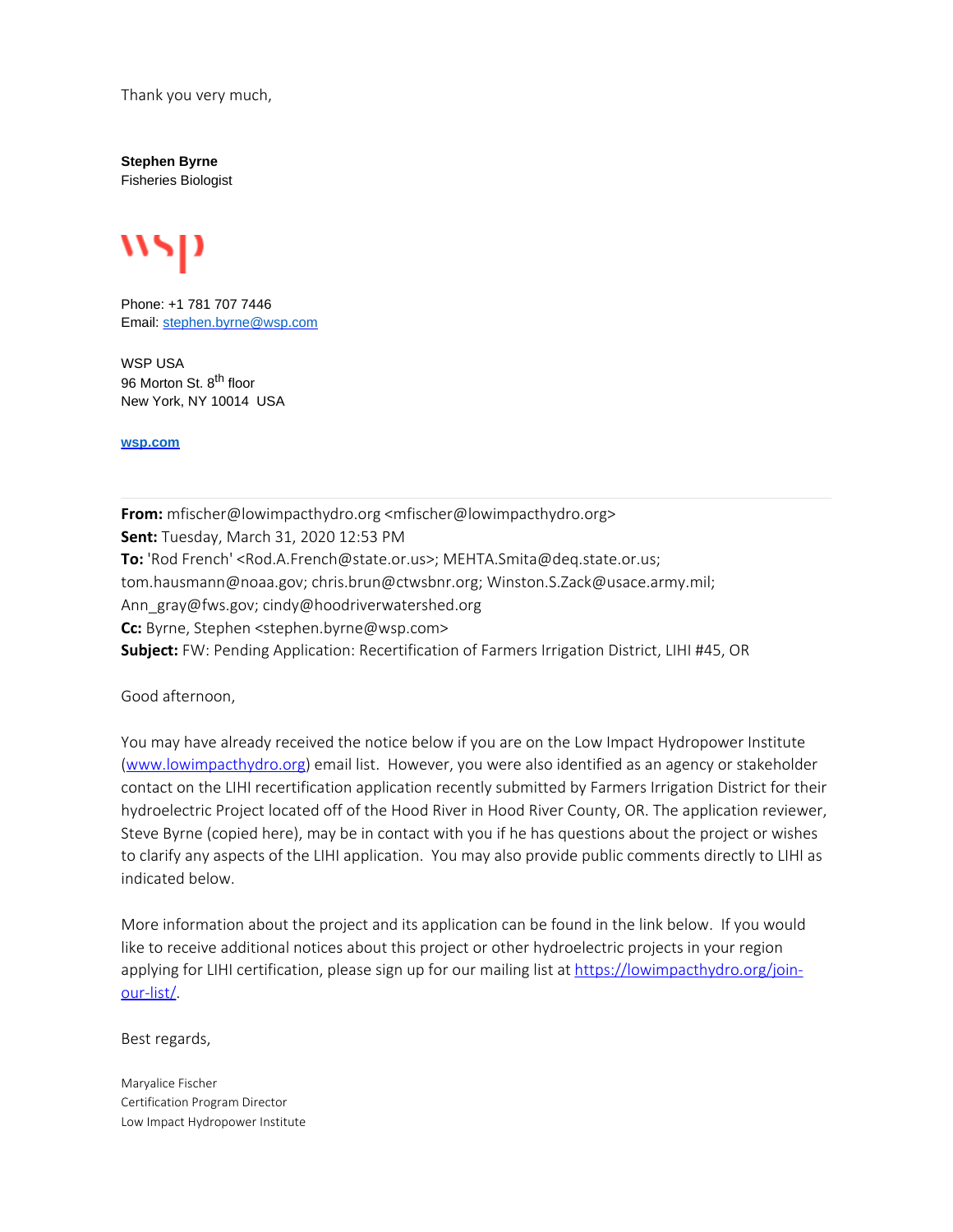# **APPENDIX B – NOVEMBER 2019 MEMORANDUM OF UNDERSTANDING**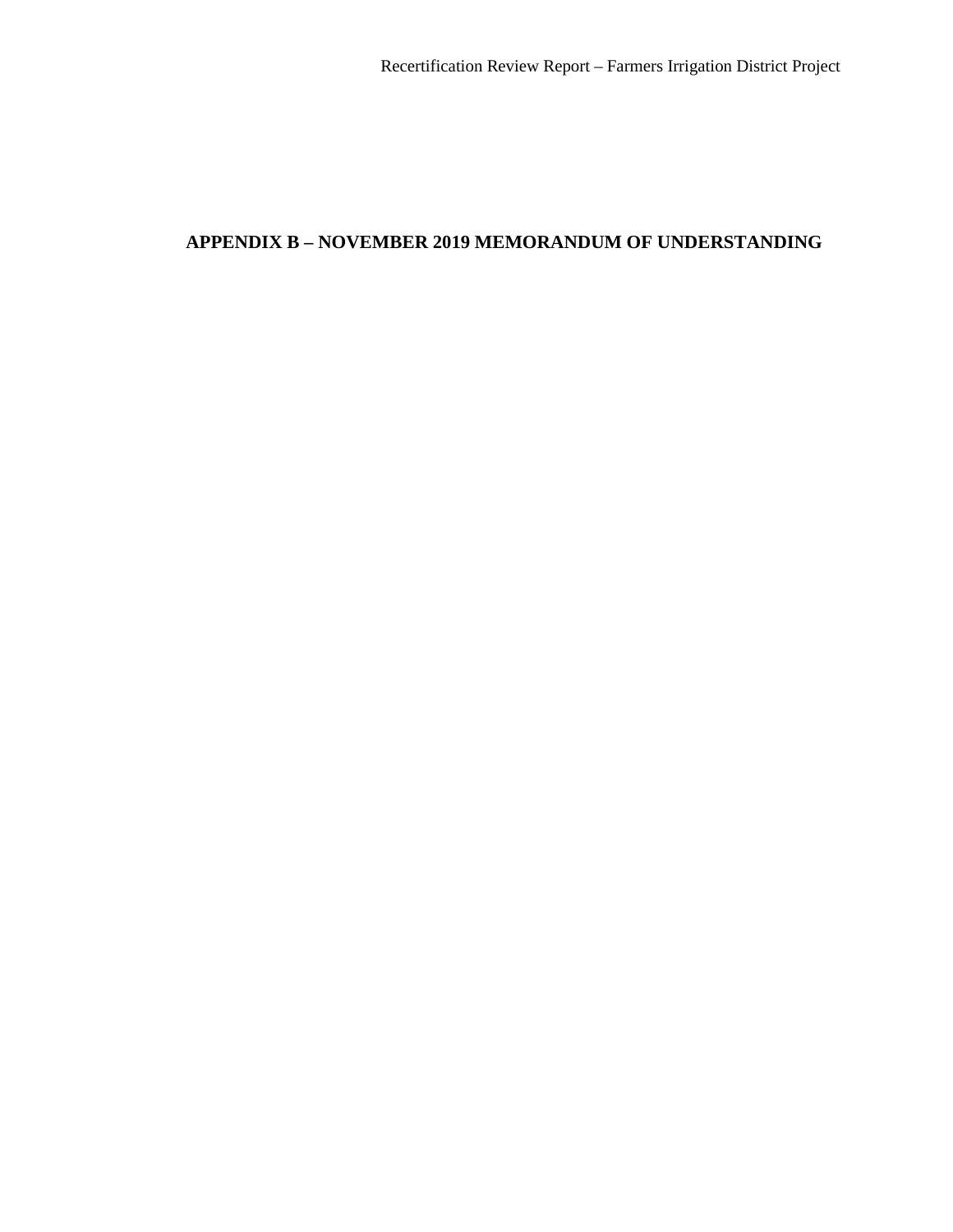#### OREGON DEPARTMENT OF FISH AND WILDLIFE, OREGON DEPARTMENT OF ENVIRONMENTAL QUALITY, AND FARMERS IRRIGATION DISTRICT MEMORANDUM OF AGREEMENT FOR HYDROELECTRIC OPERATION CONDITIONS FOR THE PURPOSE OF MEETING LOW-IMPACT HYDROPOWER INSTITUTE CERTIFICATION

#### **RECITALS**

Farmers Irrigation District (District) continues to implement their Water Management and Conservation Plan and Sustainability Plan (Plan) to modernize the irrigation system, maintain/improve fish passage, improve water conservation, increase instream flow, decrease water temperature, eliminate canal failures and nonpoint source pollutant transport, and restore/protect natural resources; and

In order to complete its Plan, the District must continue to realize a financial return on its investments in Irrigation enhancement and natural resource restoration and protection; and

Oregon Department of Fish and Wildlife's (ODFW's) goal is to implement measures to improve instream flow in the Hood River for fish spawning, rearing, and migration, and ODFW is working with the Oregon Department of Environmental Quality (ODEQ) to improve water temperature and other water quality parameters; and

ODEQ's goal is to implement measures to improve water temperature and other water quality parameters. and ODEQ is working with ODFW to implement measures to improve instream flow in the Hood River for fish spawning, rearing, and migration; and

Measures to improve instream flow in the Hood River for fish spawning, rearing, and migration and measures to improve water temperature and other water quality parameters are both advanced by the District's Plan; and

The District, ODFW, and ODEQ (collectively "the Parties") wish to further the positive outcomes of the District's Plan; and

The Parties make the following assumptions:

- The increased revenue from the sale of Renewable Energy Certificates (RECs) is dedicated to advancing the District's Plan; and
- ODFW and ODEQ will realize improved water quantity and water quality from the continued implementation of the District's Plan;

#### TERMS & CONDITIONS OF AGREEMENT

The District will operate under the conditions set forth in Exhibit A (instream Flow Methodology), which is specifically incorporated herein by reference, and will continue to implement the actions set forth in Exhibit B (Temperature Monitoring Methodology), which is specifically incorporated herein by reference, provided the following conditions continue to be met:

- The District has secured and, if economically sustainable, will maintain Low-Impact Hydropower  $\bullet$ Institute (LIHI) certification (Certification) to achieve increased revenue from the sale of Renewable Energy Certificates (RECs); and
- The District will realize a net positive revenue from its RECs;  $\bullet$

Furthermore, ODFW and ODEQ will support the District's efforts to maintain Certification, provided that the conditions laid out in Exhibit A (Instream Flow Methodology) and Exhibit B (Temperature Monitoring Methodology) continue to be met.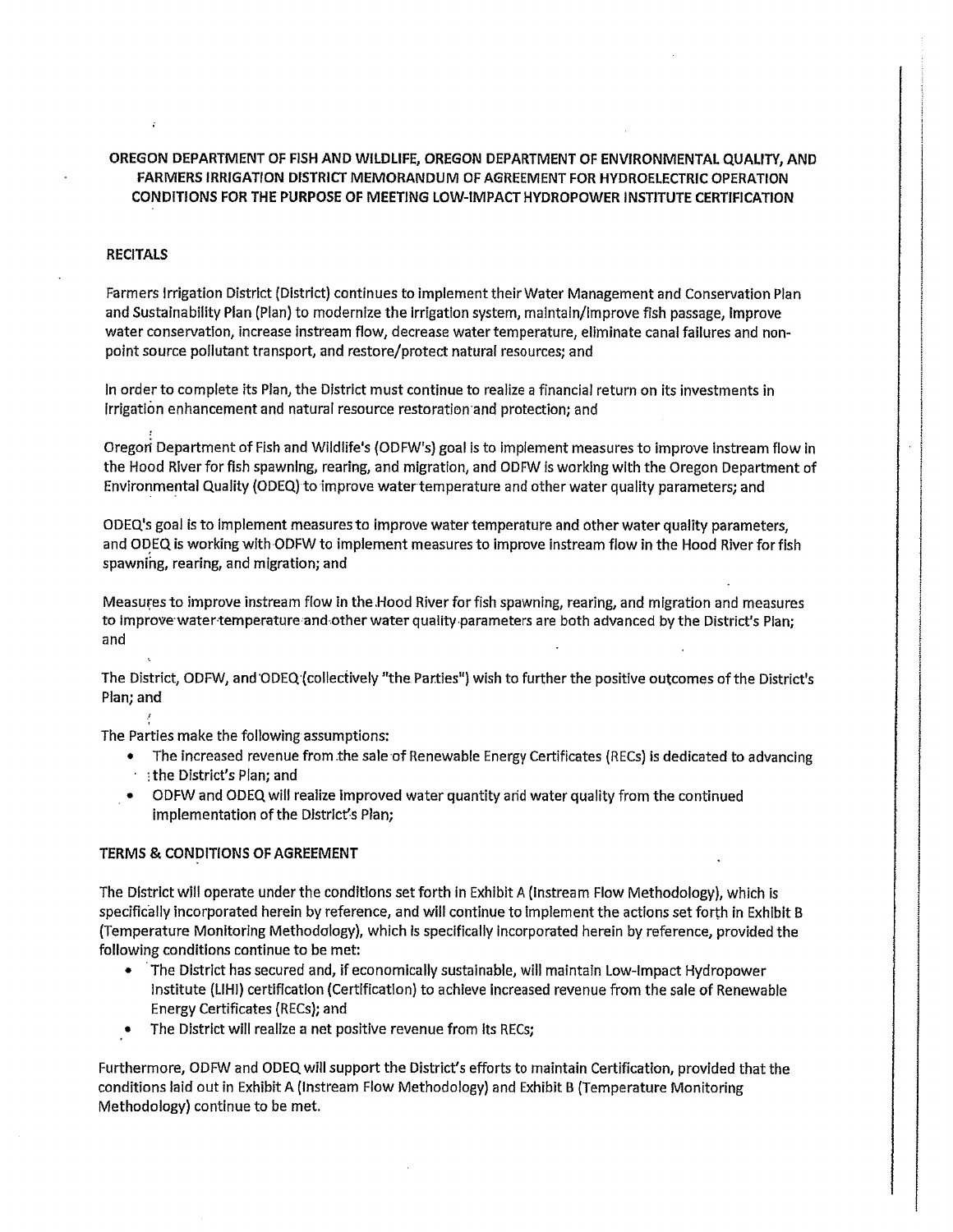#### TERMINATION OF THE AGREEMENT

This Agreement may be terminated by written agreement of all three of the Parties.

EFFECTIVE DATE OF THE AGREEMENT

The "Effective Date" is the day the last of the Parties executes the Agreement.

TERM OF THE AGREEMENT

 $\frac{1}{2}$ 

This agreement shall terminate on the expiration date of the LIHI certification, March 25, 2029.

 $\ddot{\phantom{a}}$ 

þ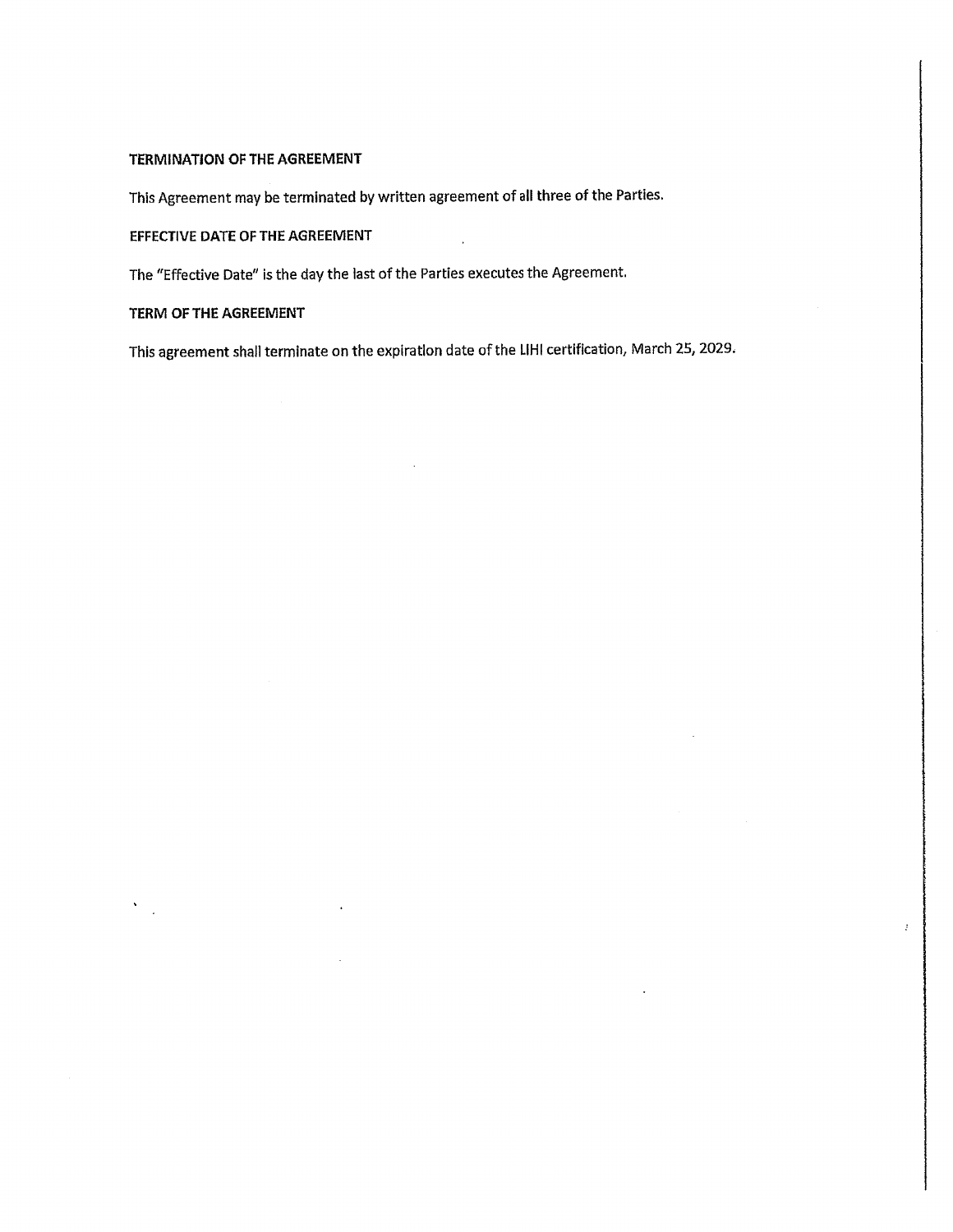#### **EXHIBIT A INSTREAM FLOW METHODOLOGY**

Oregon Department of Fish and Wildlife LIHI Certification Conditions:

- The District will operate and maintain existing fish protection and mitigation measures as conditioned by the agencies in the FERC exemption.
- ODFW will support the District's effort to maintain Certification so long as the District continues to operate in the manner described herein:
	- o The District agrees to contact the ODFW Field Office in The Dalles when ceasing or starting hydropower diversion or cutting Farmers Canal diversion to 40 cfs.
	- o The District will provide a yearly summary report of the operational shut-down or cut-back periods by the close of each calendar year.
	- o Beginning from the date of this agreement and continuing so long as this agreement remains in effect, the District shall operate its hydroelectric system based on instream flows in the Hood River as measured at the USGS gauge station at Tucker Bridge according to the following prescribed parameters:
		- During the months of July through October, when daily mean discharge in the Hood River is below 250 cfs for three consecutive days, diversion from the Hood River into Farmers Canal, as measured at the Farmers Canal Deep Cut meter, shall not exceed 40 cfs until the daily mean discharge in the Hood River exceeds 250 cfs for three consecutive days. The District may generate through Plant 2 if operationally appropriate.
		- Beginning at 10:00 a.m. on August 16 and continuing to 10:00 a.m. on August 30, diversion from the Hood River into Farmers Canal, as measured at the Farmers Canal Deep Cut meter, shall not exceed 40 cfs. The District may either bypass operational overflow through Plant 2 or generate through Plant 2.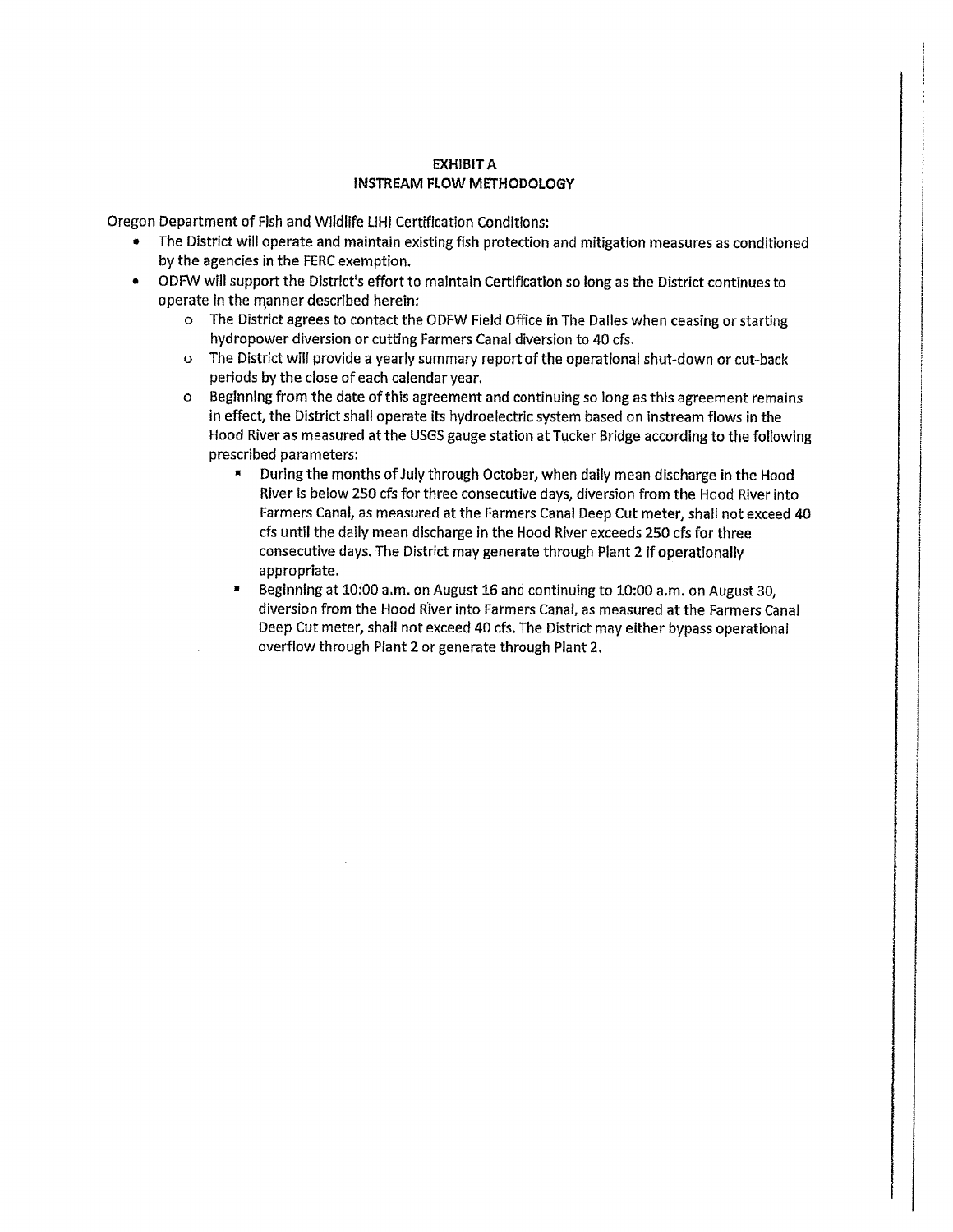#### **EXHIBIT B** TEMPERATURE MONITORING METHODOLOGY

Oregon Department of Environmental Quality LIHI Certification Conditions:

- The District will operate and maintain existing fish protection and mitigation measures as conditioned by the agencies in the FERC exemption.
- ODEQ will support the District's effort to obtain and maintain Certification so long as the District's hydropower system operation does not cause thermal effects in excess of ODEQ standards (or does not exacerbate thermal conditions already in excess of ODEQ standards) as determined by the below temperature study.
- To determine the thermal effects of its hydropower system operation as to:
	- o How the District's Plant 2 tailrace affects temperatures in the Hood River; and
	- o How the Farmers Canal hydropower diversion affects temperatures in the Hood River;
	- The District shall collect data in at least these locations:
		- o At the upstream end of the Farmers Canal diversion to determine the temperature of the river at the point of diversion.
		- o In the Plant 2 tailrace upstream of the Hood River to assess how much the diverted water temperature rises, falls, or remains constant at the tailrace (just before entering the river) relative to the river temperature at the Farmers Canal diversion.
		- o In the mixing zone below where the Plant 2 tailrace enters the Hood River to determine the temperature of the river downstream of FID hydropower operations.
		- o In the Hood River above the confluence with Neal Creek, to assess the thermal effects of the diversion as separate from natural heating that might occur along the project bypass reach on the Hood River.
- The District shall provide an annual summary report to ODEQ of the collected data at the above locations.
	- O The District shall include daily mean flow in the mainstem Hood River (as measured and reported by USGS at the USGS gauge station at Tucker Bridge) and in the tailrace (as measured through Plant 2) in this annual summary report.
- The District agrees to contact the ODEQ office in Bend when ceasing or starting hydropower diversion or cutting Farmers Canal diversion to 40 cfs.